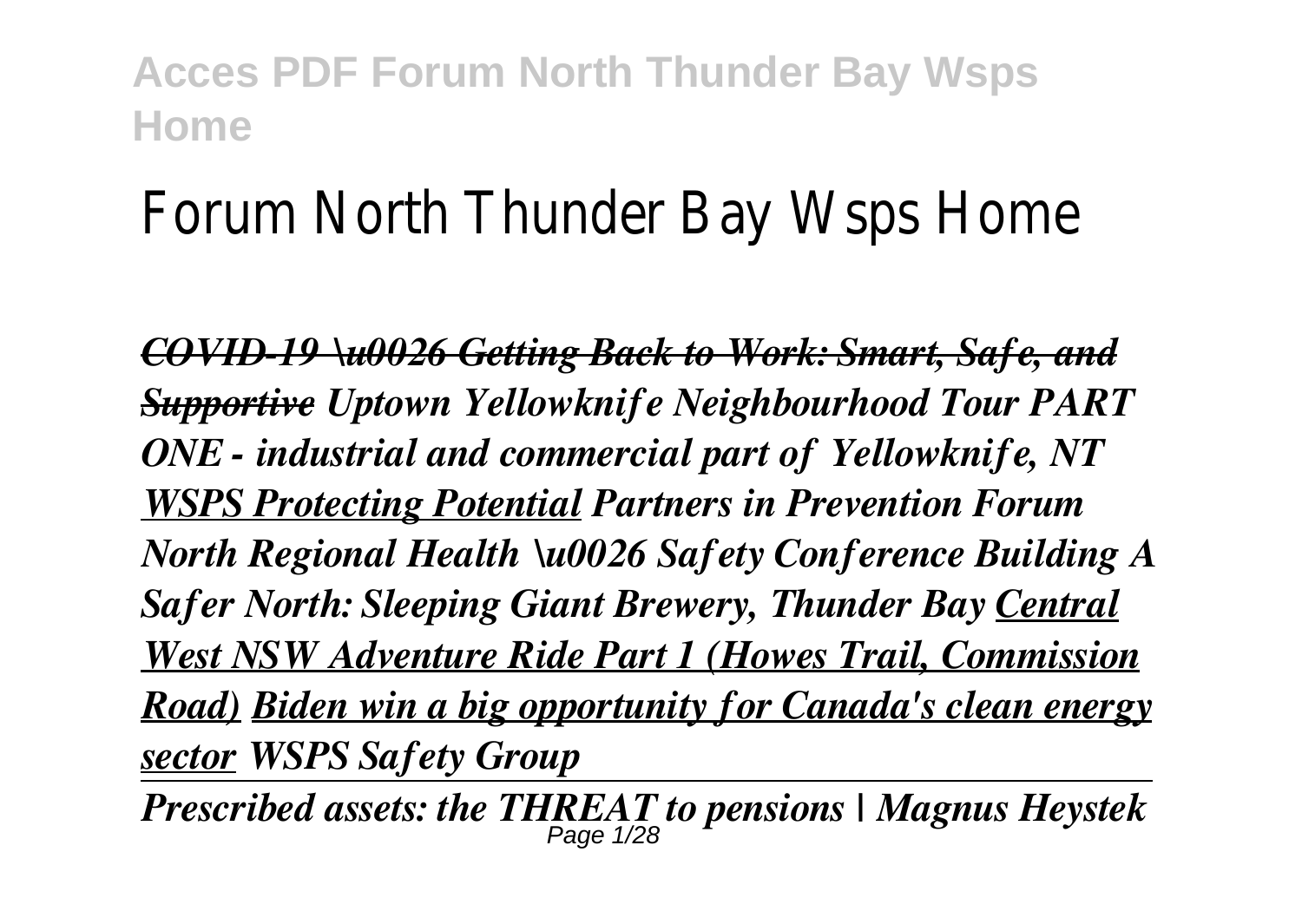*Workplace Safety \u0026 Prevention Services - ABOUT US Bottom Line for 11/14/20 - Is THAT My Schedule for Quarter 2? Red Flags in Workers' Compensation Cases: How a case can go bad. Best Video On The Importance Of Health And Safety In The Workplace 10 Best Places To Live In Alaska*

*Driving around downtown YellowknifeYellowknife NWT Canada - Downtown to Old Town Best Of Northwest Territories Driver asleep at the wheel of his Tesla on busy freeway in Los Angeles Two Seasons Adventures NWT E6: Exploring Yellowknife, NWT, CANADAHow the virus is affecting us in Yellowknife, Northwest Territories, Canada Harper was a Better Prime Minister than Junior* Page 2/28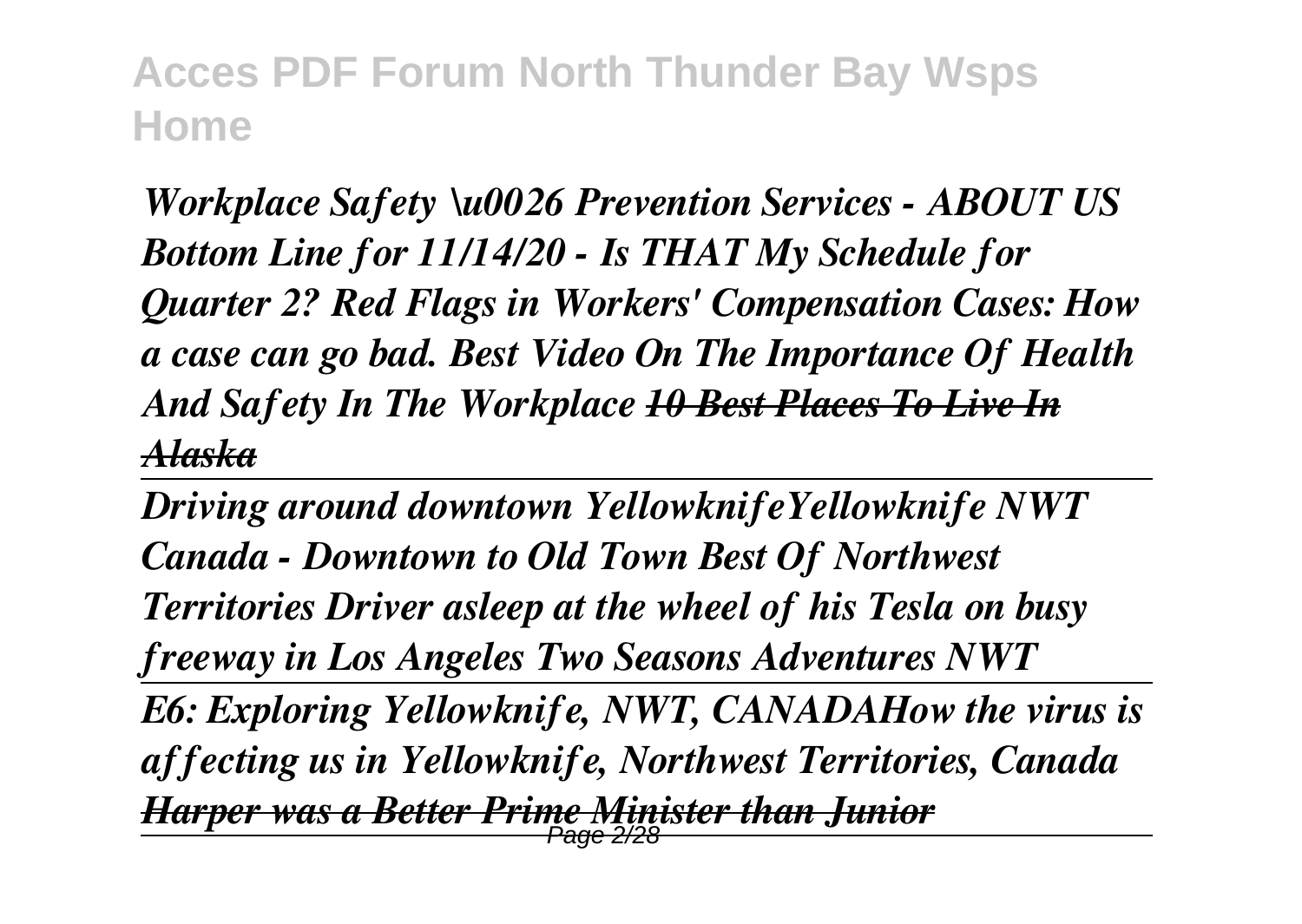*Building A Safer North: Richardson Terminals, Thunder Bay #BCPoliTalk: Ellis Ross on First Nations, LNG, and the urban/rural divide BILLS \u0026 BUDGET for LIVING IN YELLOWKNIFE // How much we pay for internet, cellphones, homeschool etc*

*MAET ASX Munro Partners Webinar Bill 38 to recognize First Nations policing – October 21, 2020 Healthcare Justice and Racial Inequities:10/15/2020 #healthcarejustice #racialjustice NDP Ministers schooled by farmers at Vegreville Bill 6 info session Forum North Thunder Bay Wsps*

*Workplace Safety & Prevention Services Forum North, we have an outstanding and informative program designed just* Page 3/28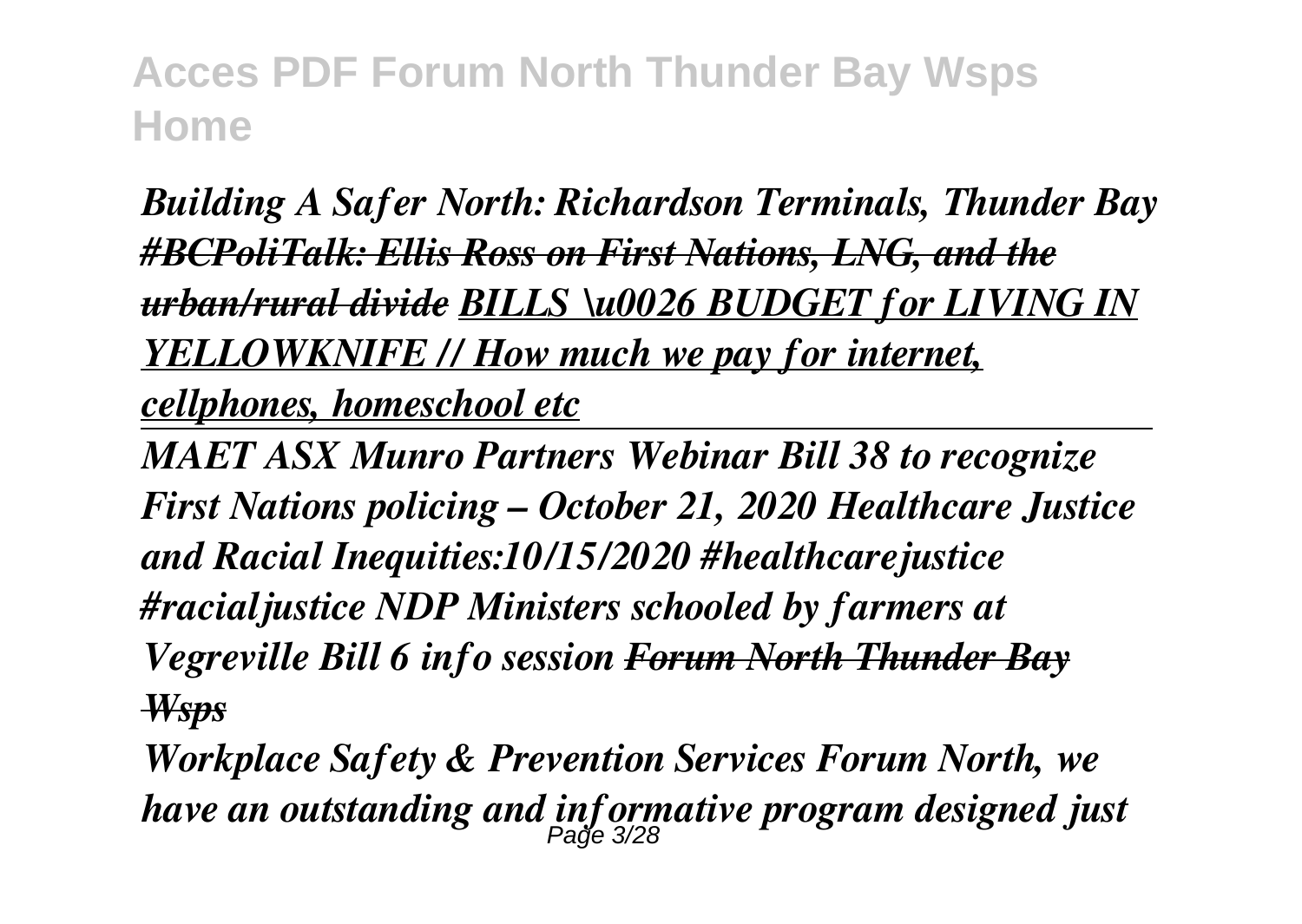*for you. From motivational keynote speakers who will leave you inspired, to an exciting tradeshow with a variety of exhibitors that cater to all your health and safety needs.*

### *WSPS Forum North (Nov 2019), Workplace Safety & Prevention ...*

*Forum North November 5-6, 2019 Victoria Inn Thunder Bay, Ontario. Training in Your Community . We offer high quality instructor-led public training in over 30+ locations across Ontario. Discover the courses coming to your region. Health and safety north training locations: Sault Ste Marie & Area; Sudbury / North Bay & Area ; Timmins & Area; Thunder Bay & Area; Other; Small Business. Start your ...* Page 4/28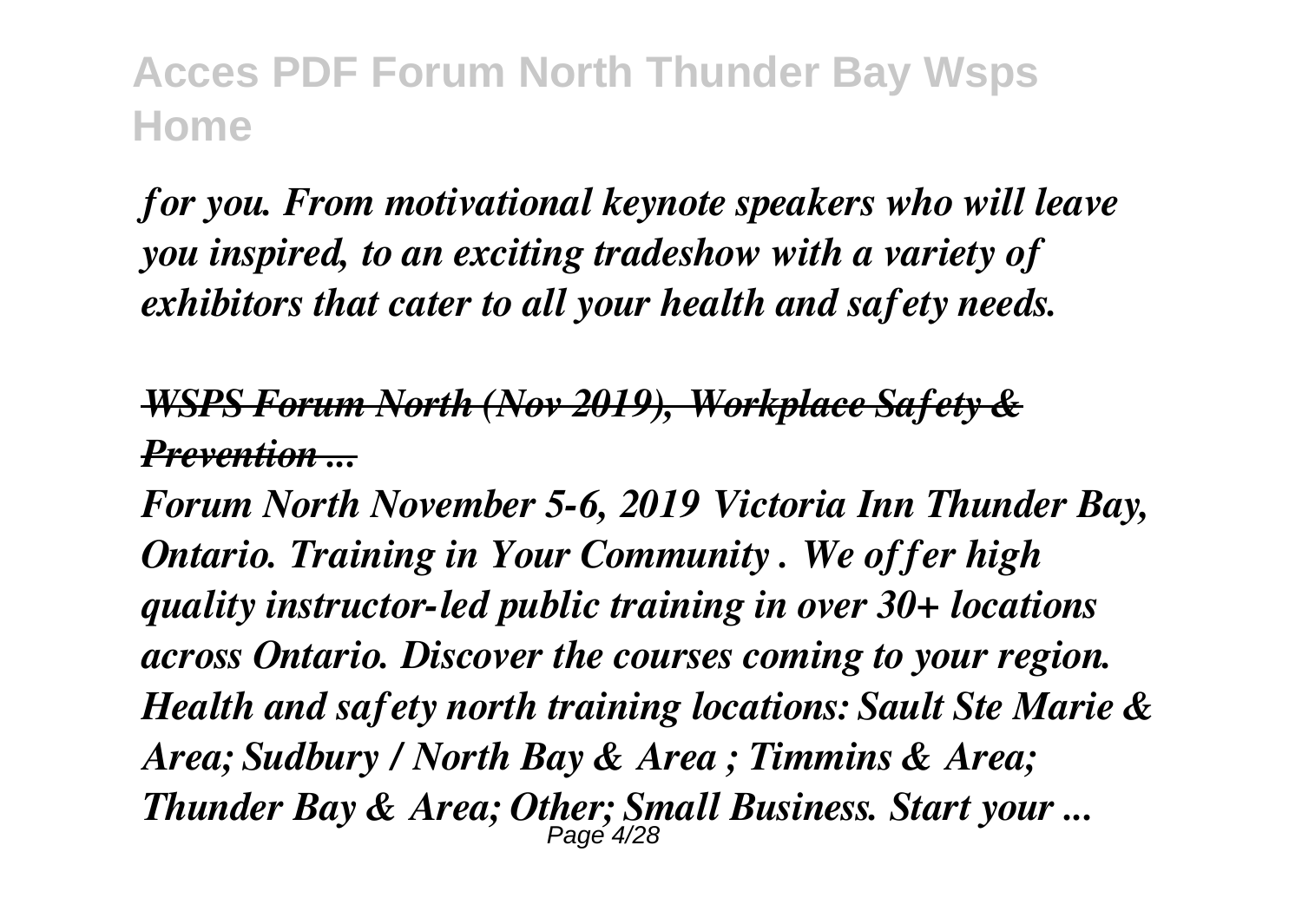*WSPS - Health and Safety North Ontario: Complete Solutions Businesses in the Golden Horseshoe and Northern Ontario regions can easily find relevant and practical solutions to improve safety and productivity this November, as WSPS continues its series of regional conferences with events in Niagara Falls (November 16) and Thunder Bay (November 7-8).*

*WSPS - Workplace Safety Awareness Articles and Tips Forum North Thunder Bay Wsps Workplace Safety & Prevention Services Forum North, we have an outstanding and informative program designed just for you. From* Page 5/28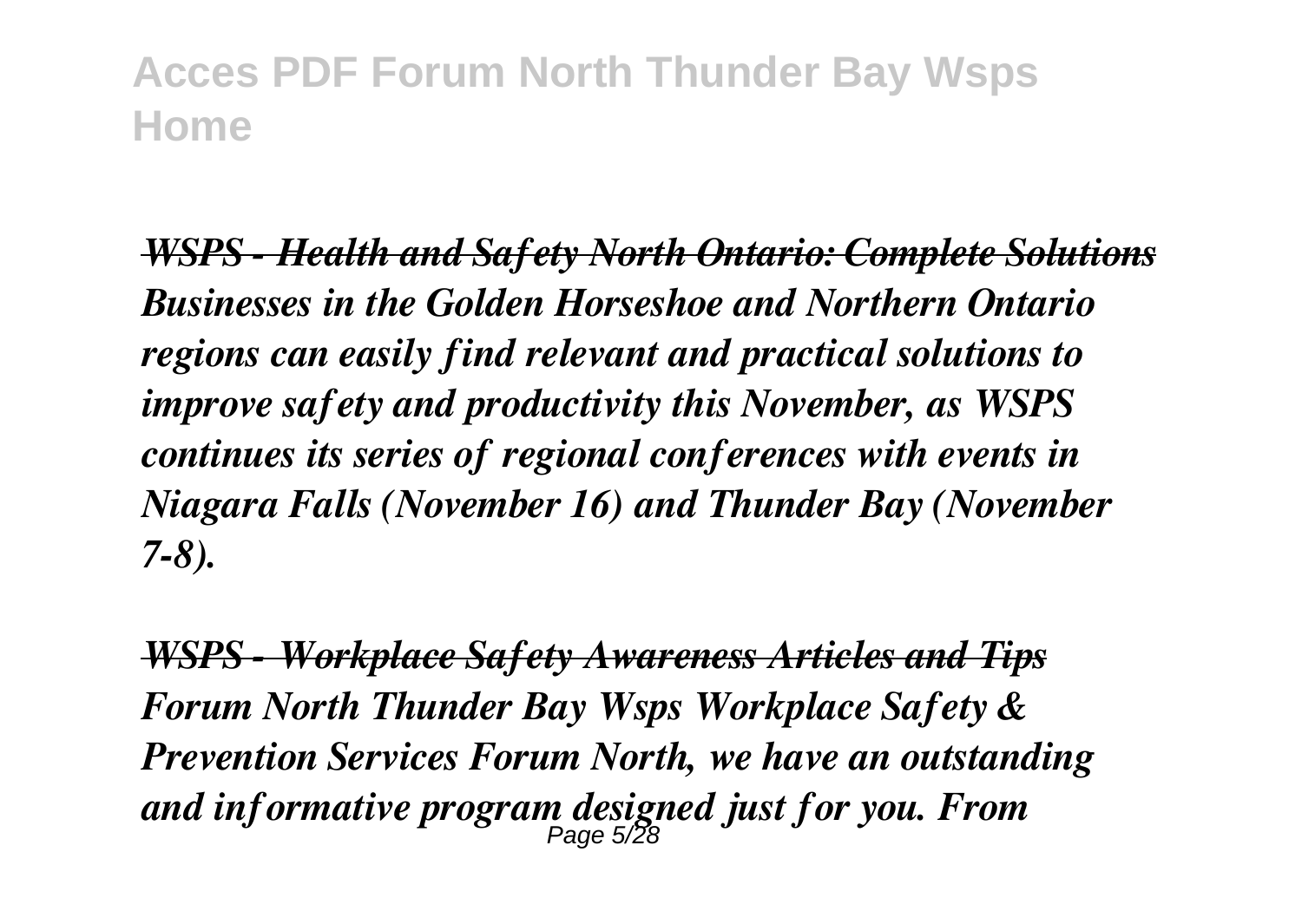*motivational keynote speakers who will leave you inspired, to an exciting tradeshow with a variety of exhibitors that cater to all your health and safety needs. Forum North Thunder Bay Wsps Forum North Thunder Bay Wsps Home Forum North ...*

#### *Forum North Thunder Bay Wsps Home*

*Forum North Thunder Bay Wsps Workplace Safety & Prevention Services Forum North, we have an outstanding and informative program designed just for you. From motivational keynote speakers who will leave you inspired, to an exciting tradeshow with a variety of exhibitors that cater to all your health and safety needs. Forum North Thunder* Page 6/28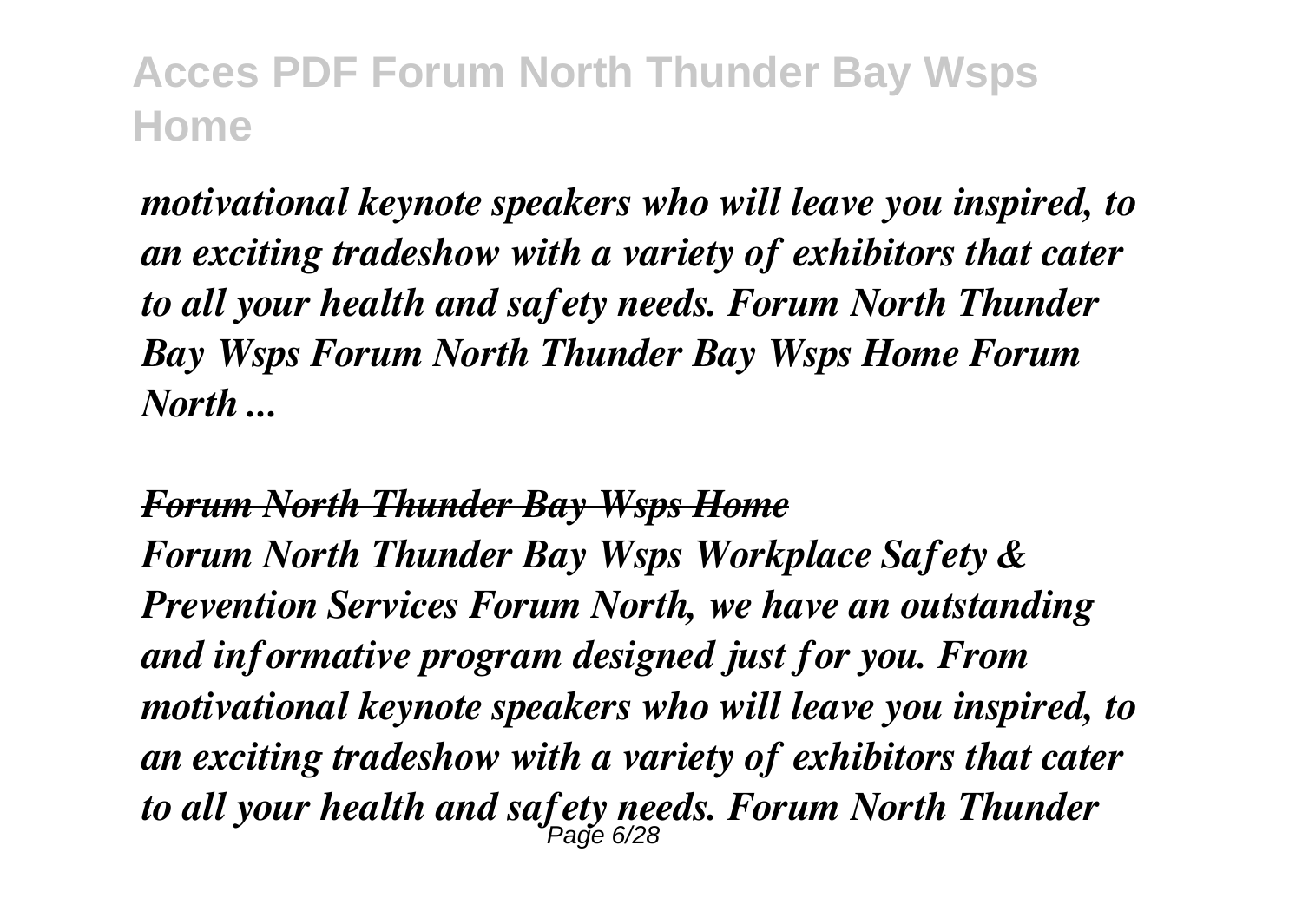*Bay Wsps Home - modapktown.com Forum North November 6-7 ...*

*Forum North Thunder Bay Wsps Home catalog.drapp.com.ar FORUM NORTH VICTORIA INN THUNDER BAY, ON - WSPS Forum North November 6-7, 2018 Victoria Inn, Thunder Bay, Ontario. Golden Horseshoe November 15, 2018 Fallsview Casino and Conference Centre, Niagara Falls, Ontario . Conferences Open for Registration. learn more + ... customercare@wsps.ca. regional office locations. 1-877-494-WSPS (9777)*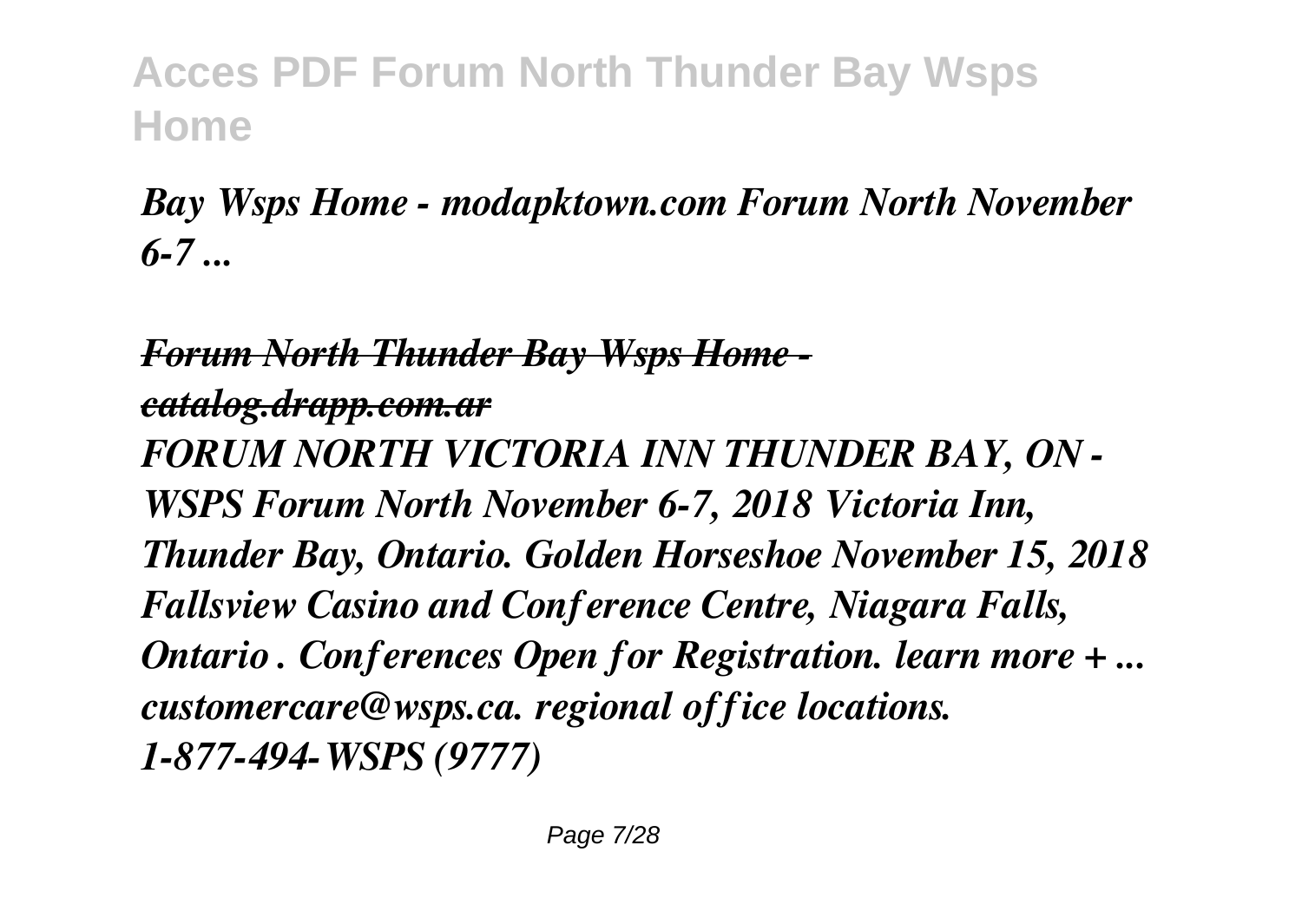*Forum North Thunder Bay Wsps Home It addresses the needs and challenges of workplaces in Thunder Bay. Located in the heart of your region, it's the place to be for local businesses seeking solutions to improve safety and productivity. Here you can share, learn, network, and get answers to your many health and safety questions. COMMUNITY FOCUSED SESSIONS AND WORKSHOPS.*

#### *Forum North - WSPS*

*Celebrating its 35th anniversary, Forum North has an excellent lineup of keynote speakers who will inspire and motivate you. Designed specifi cally for workplaces in the north, this year's conference will address the challenges you* Page 8/28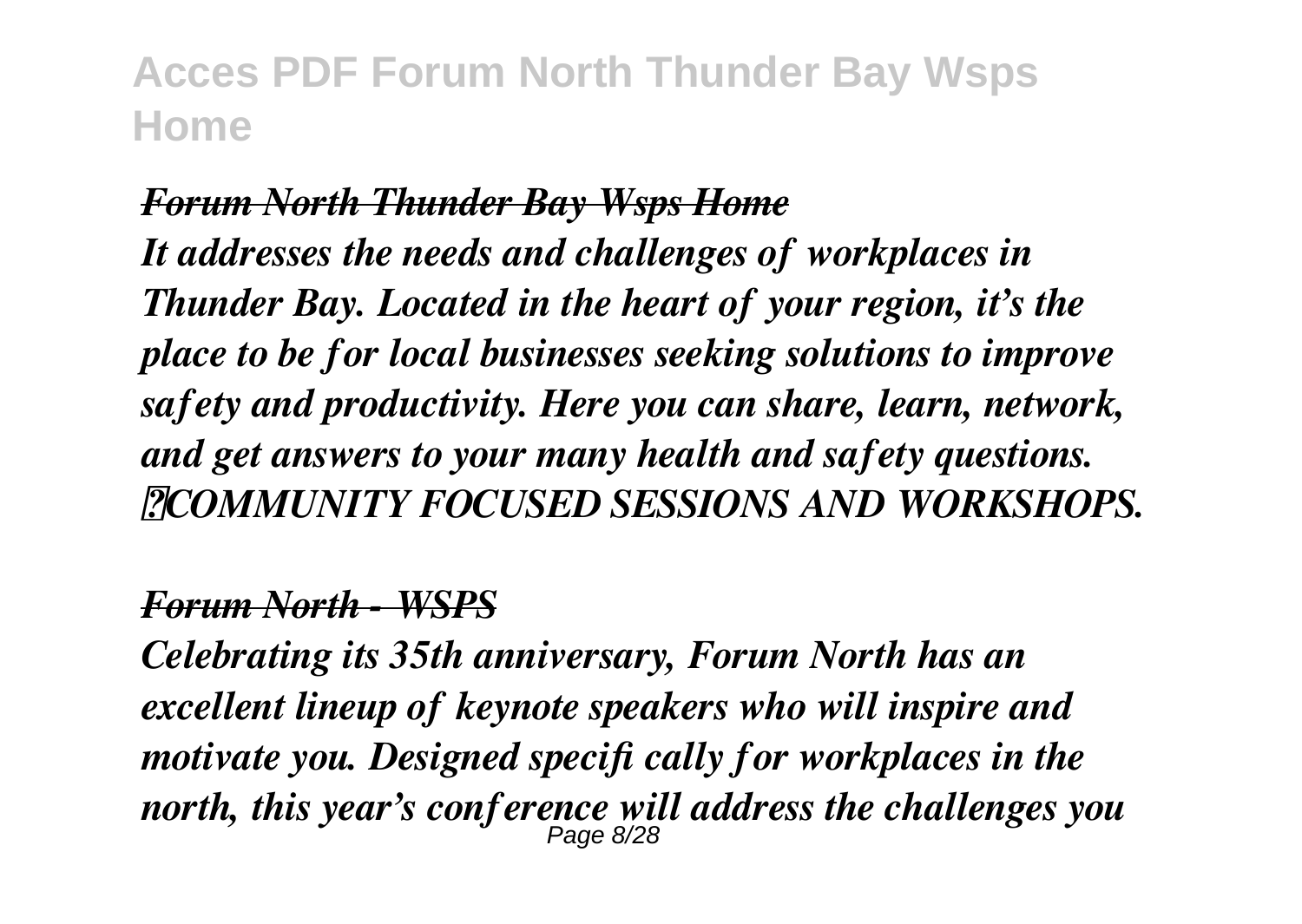## *face and provide solutions that best meet your health and safety needs.*

### *FORUM NORTH VICTORIA INN THUNDER BAY, ON - WSPS*

*Forum North Thunder Bay Wsps Forum North Thunder Bay Wsps Home Forum North November 6-7, 2018 Victoria Inn, Thunder Bay, Ontario. Golden Horseshoe November 15, 2018 Fallsview Casino and Conference Centre, Page 8/20. Download Free Forum North Thunder Bay Wsps Home Niagara Falls, Ontario . Conferences Open for Registration. learn more + ... customercar e@wsps.ca. regional office locations. 1-877 ...*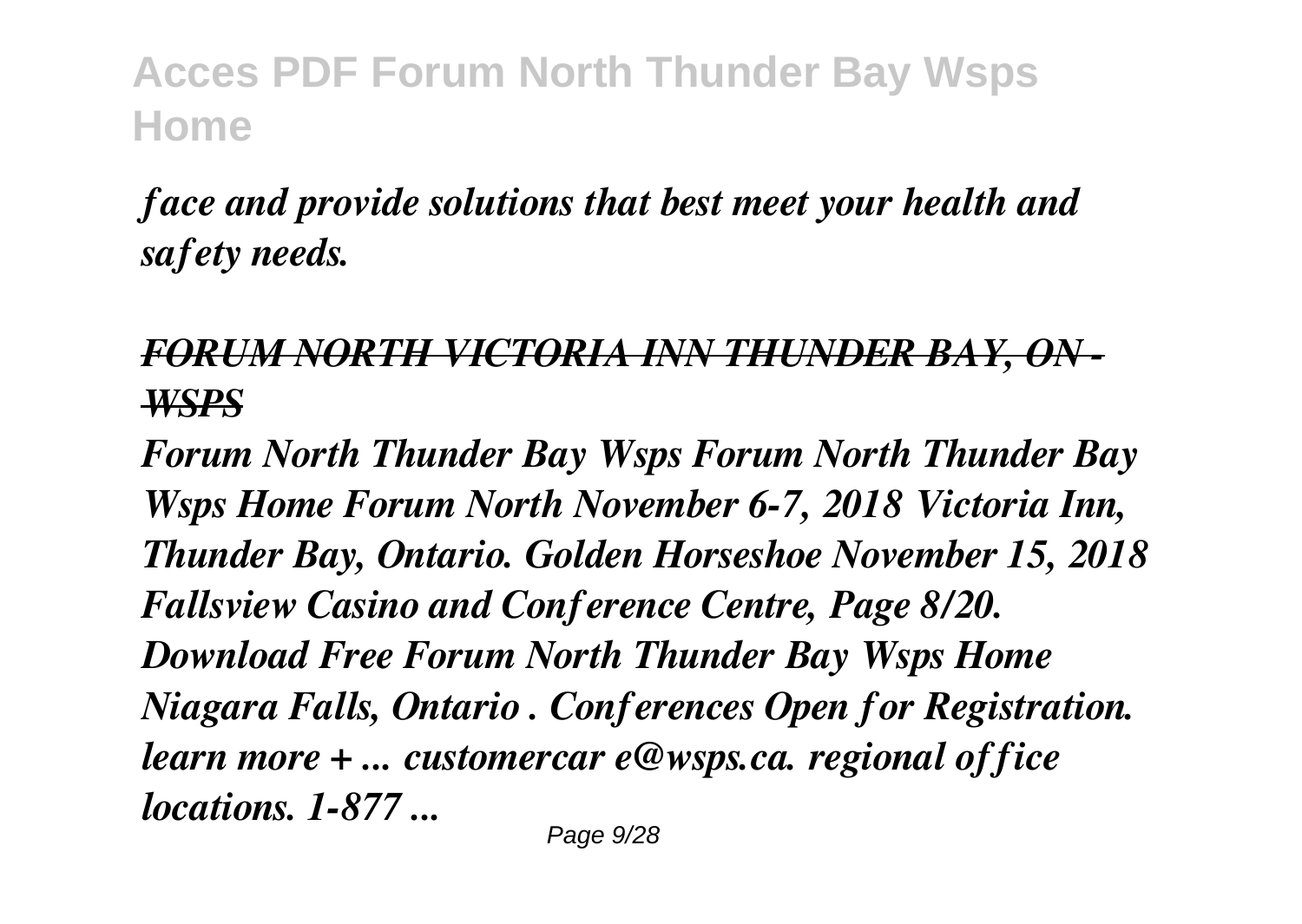#### *Forum North Thunder Bay Wsps Home*

*As this forum north thunder bay wsps home, it ends occurring instinctive one of the favored book forum north thunder bay wsps home collections that we have. This is why you remain in the best website to look the incredible books to have. offers an array of book printing services, library book, pdf and such as book cover design, text formatting and design, ISBN assignment, and more. software ...*

*Forum North Thunder Bay Wsps Home Forum North November 6-7, 2018 Victoria Inn, Thunder Bay, Ontario. Golden Horseshoe November 15, 2018 Fallsview* Page 10/28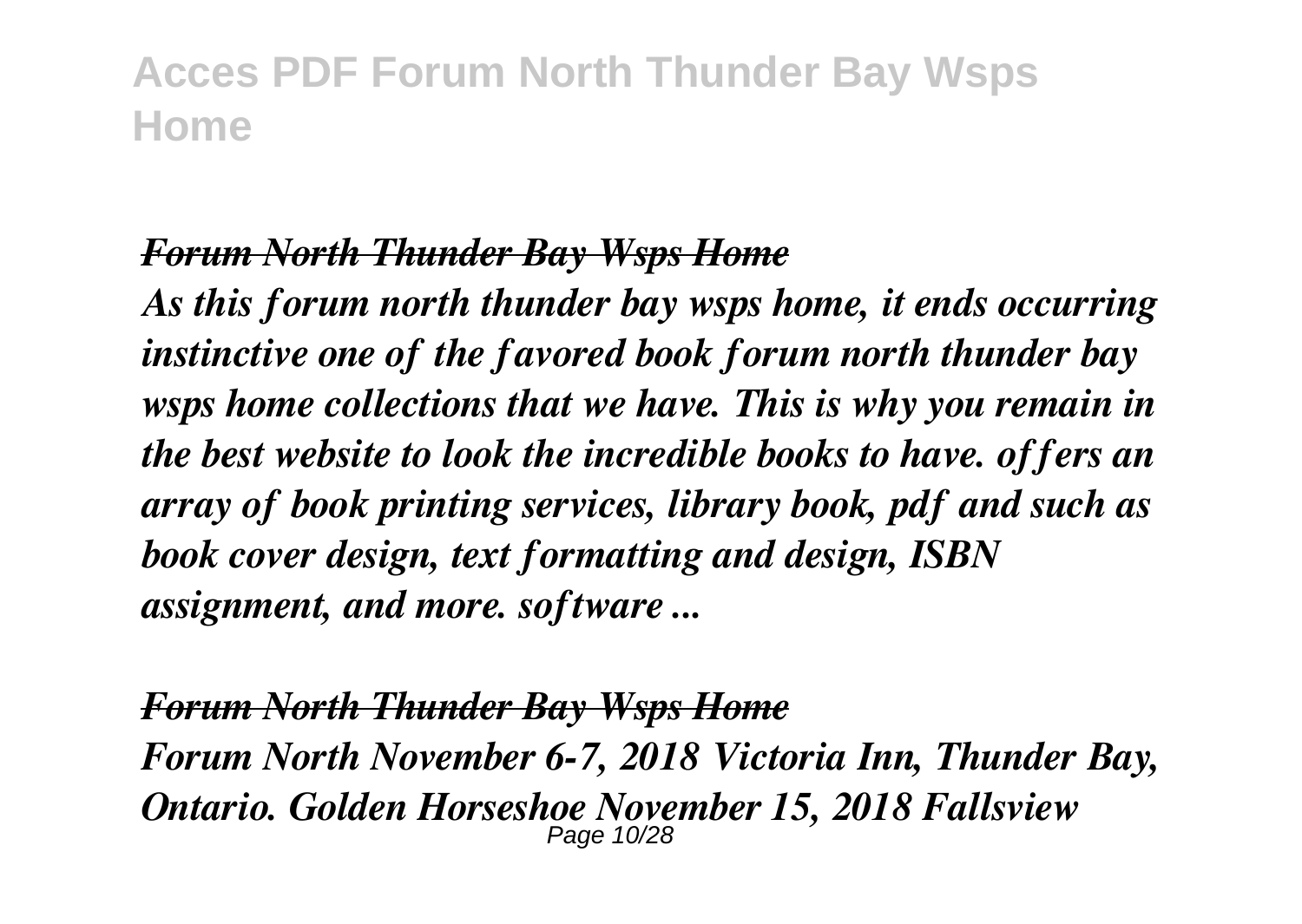*...*

*Casino and Conference Centre, Niagara Falls, Ontario . Conferences Open for Registration. learn more + Superior 2017 May 10-11, 2017 Quattro Hotel & Conference Centre, 229 Great Northern Road, Sault Ste. Marie learn more + Superior 2018 May 15-16, 2018 Quattro Hotel & Conference*

*WSPS - Workplace Safety and Prevention Services FORUM NORTH THUNDER BAY Board of Canadian Registered Safety Professionals Conseil Canadien Des Professionels En Sécurité Agréés. 3 | Partners in Prevention 2016 | FORUM NORTH LUNCHEON KEYNOTE NOVEMBER 1, 2016 12:30 – 1:30 PM MORNING* Page 11/28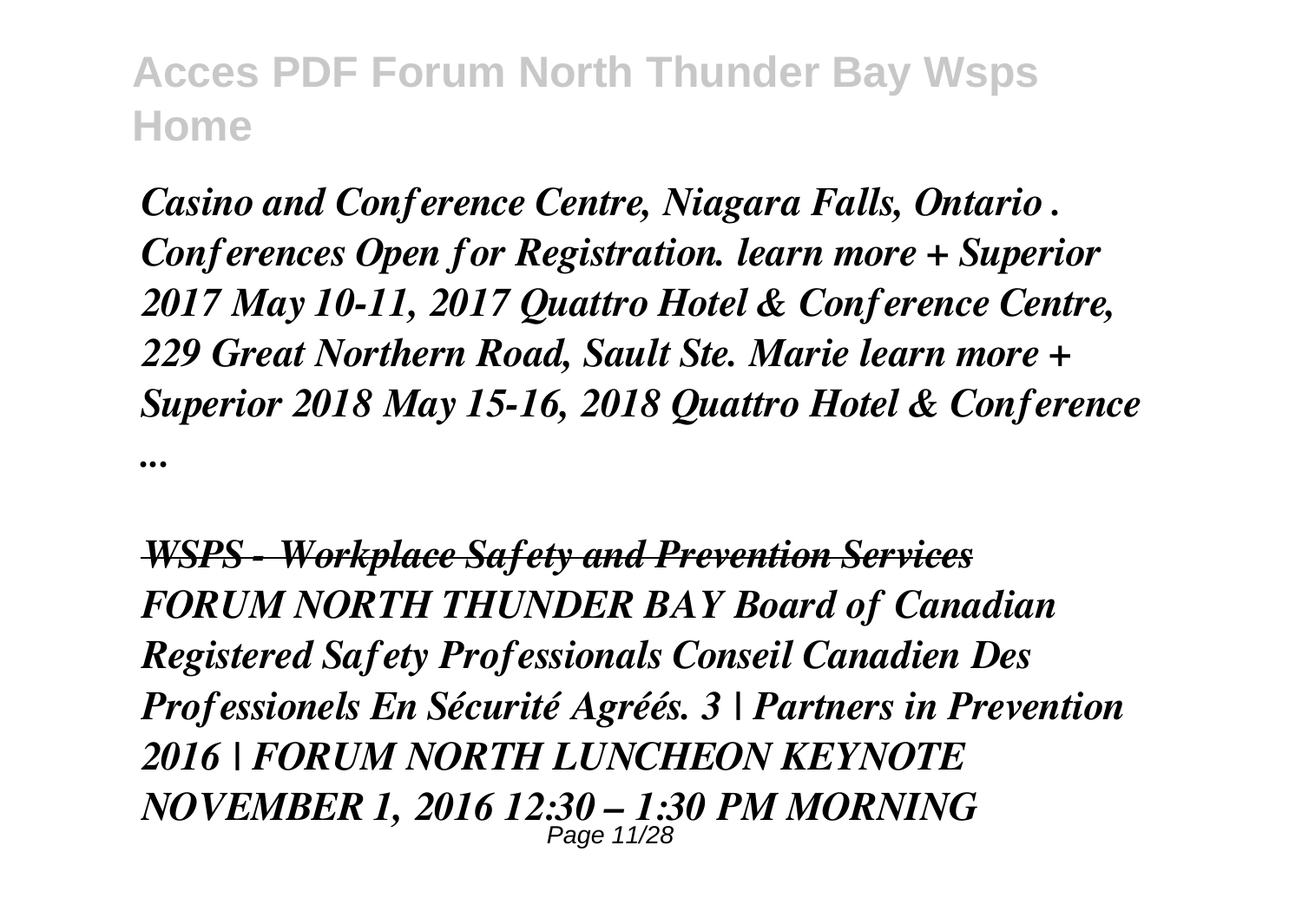*KEYNOTE 8:30 – 9:30 AM Sessions – Day 1 IS GWYNETH PALTROW WRONG ABOUT EVERYTHING? WHEN CELEBRITY CULTURE & SCIENCE CLASH Author and Professor of Health ...*

*Your Community. Your Workplace. Your Results. - WSPS WSPS - Resources for Better Safety in the Workplace*

*WSPS - Resources for Better Safety in the Workplace WSPS.CA NOVEMBER 4-5, 2014 FORUM NORTH VALHALLA INN, 1 VALHALLA INN DRIVE, THUNDER BAY Register EARLY & SAVE even more! PHOTO CREDIT: IAN BENNINGHAUS What's Your Health & Safety R•O•I?* Page 12/28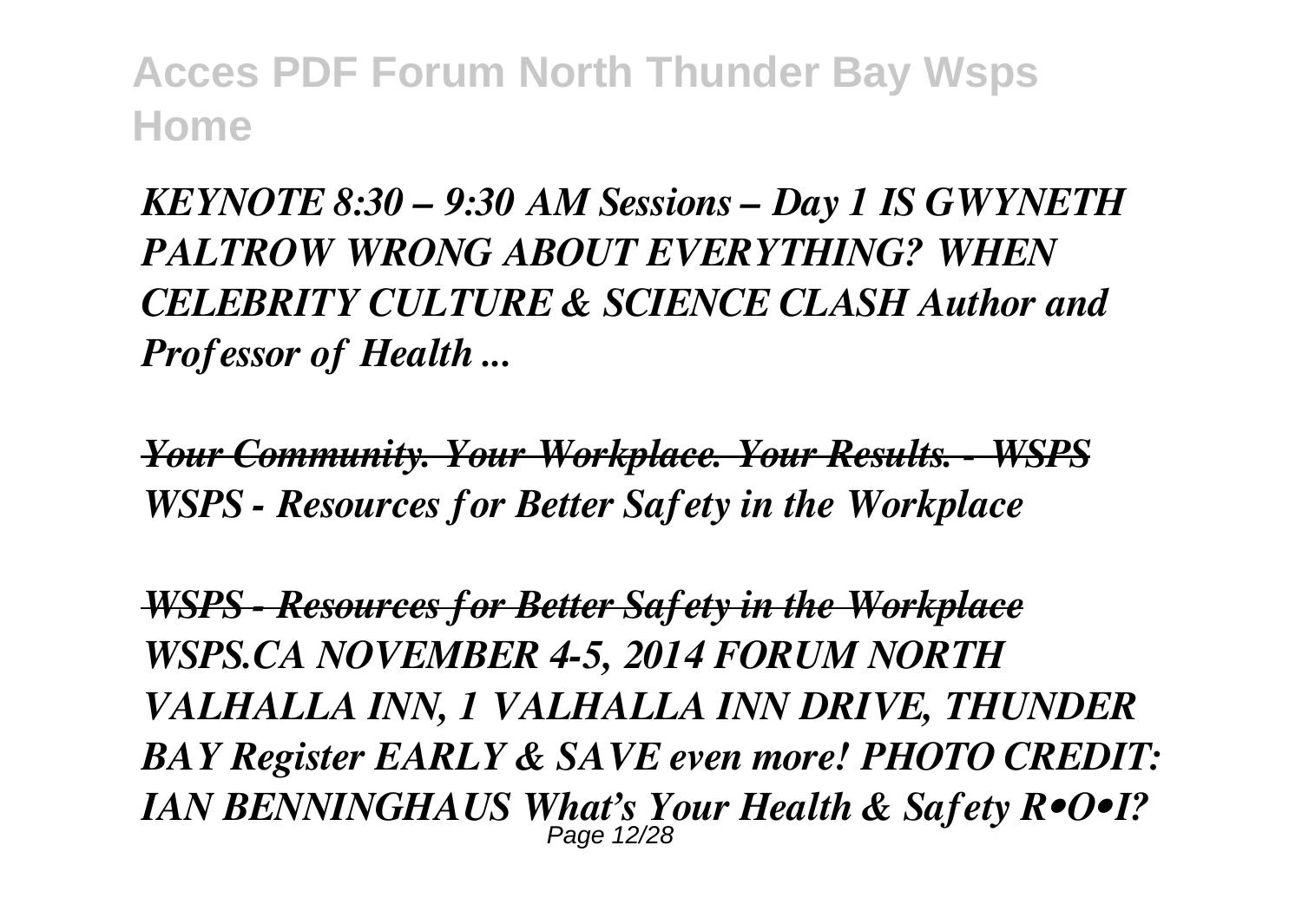*EARN HRPA AND BCRSP POINTS This conference has been approved for 20 continuing professional development hours by the Human Resources Professionals Association. BCRSP has previously awarded CM points for ...*

*PARTNERS IN PREVENTION 2014 - WSPS Bookmark File PDF Forum North Thunder Bay Wsps Home Forum North Thunder Bay Wsps Home Yeah, reviewing a book forum north thunder bay wsps home could increase your near contacts listings. This is just one of the solutions for you to be successful. As understood, triumph does not suggest that you have wonderful points. Comprehending as well as concord even more than additional will meet the ...* Page 13/28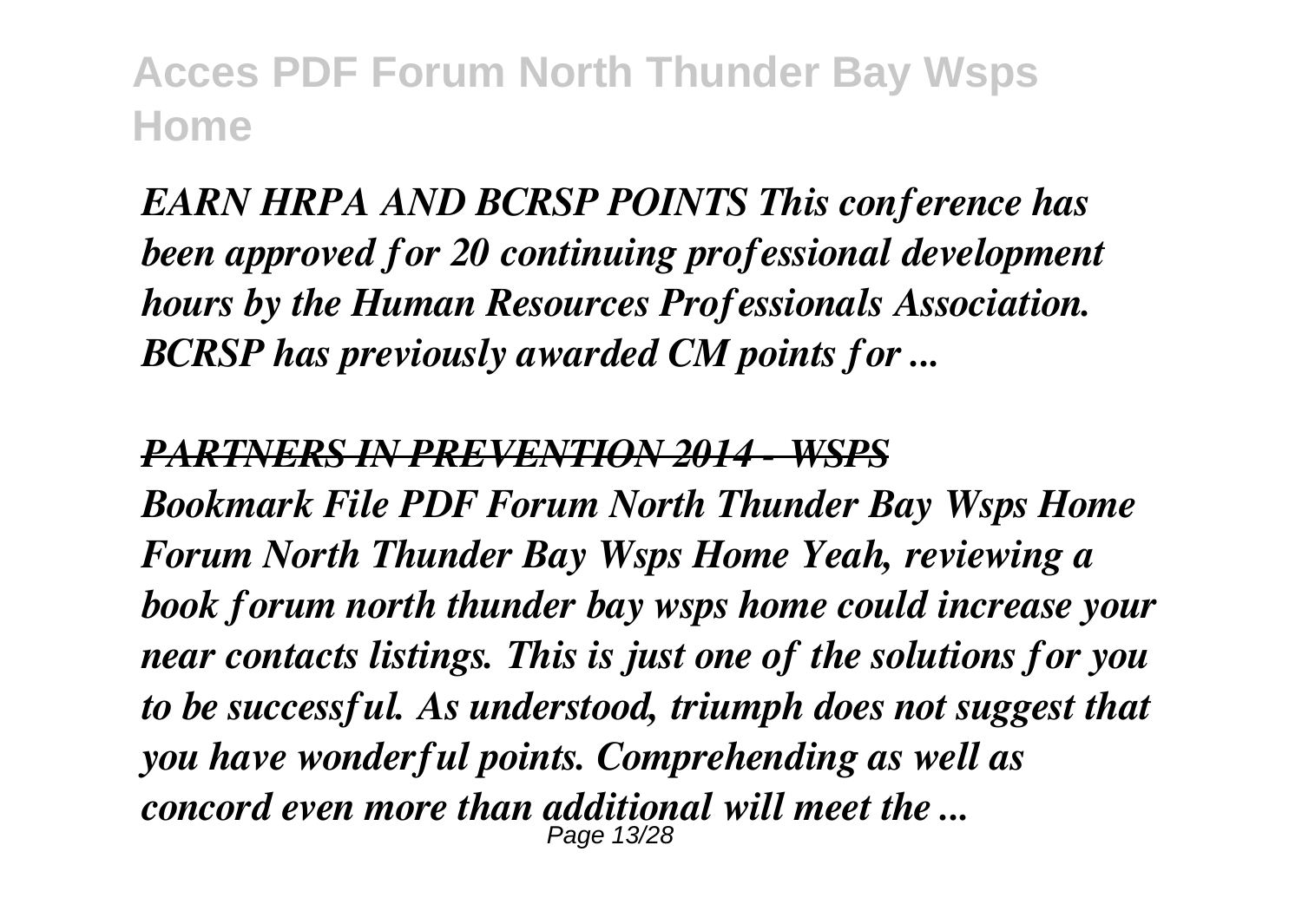#### *Forum North Thunder Bay Wsps Home*

*Acces PDF Forum North Thunder Bay Wsps Home Forum North Thunder Bay Wsps Home Right here, we have countless book forum north thunder bay wsps home and collections to check out. We additionally come up with the money for variant types and as well as type of the books to browse. The welcome book, fiction, history, novel, scientific research, as with ease as various new sorts of books are readily ...*

*COVID-19 \u0026 Getting Back to Work: Smart, Safe, and* Page 14/28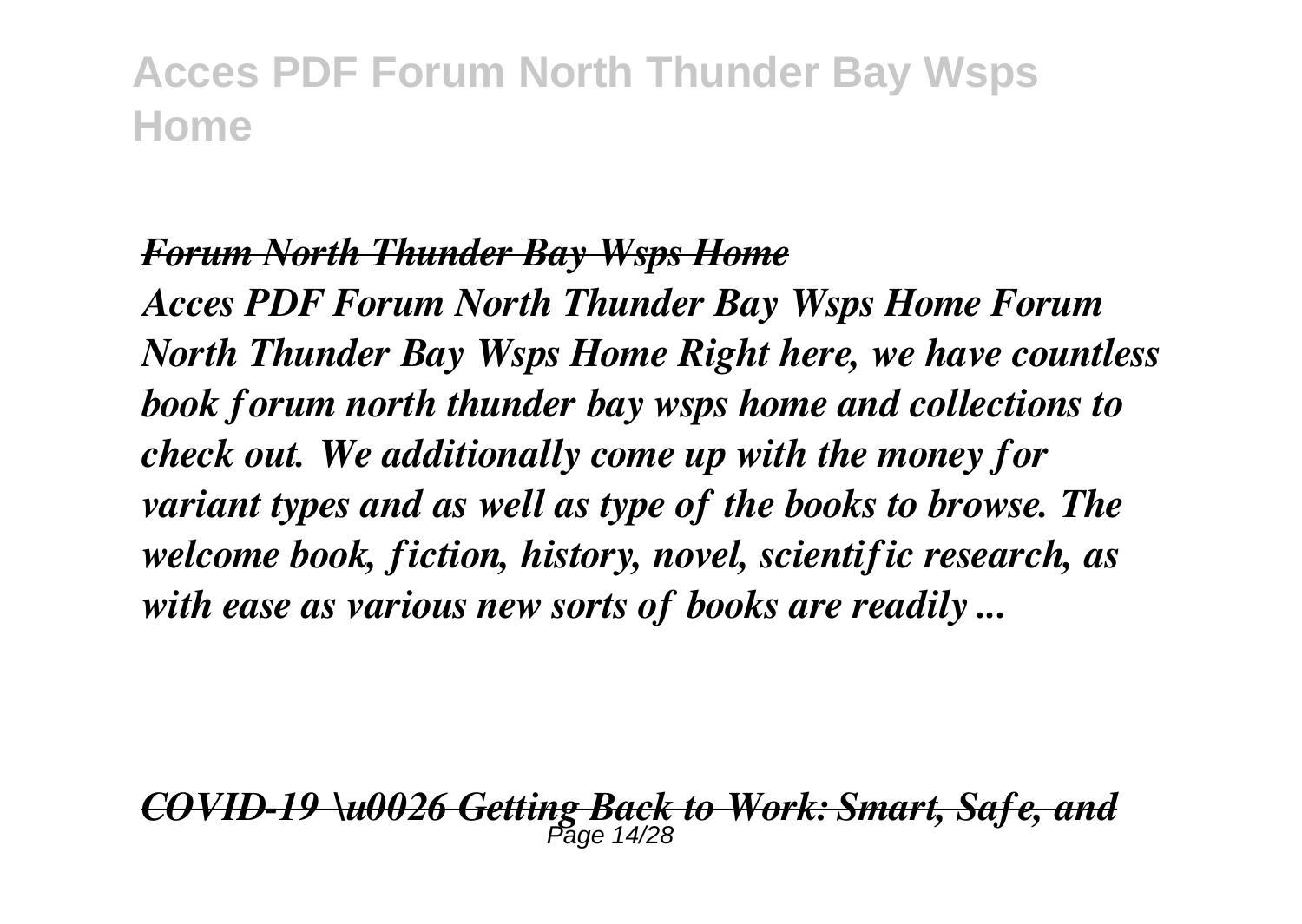*Supportive Uptown Yellowknife Neighbourhood Tour PART ONE - industrial and commercial part of Yellowknife, NT WSPS Protecting Potential Partners in Prevention Forum North Regional Health \u0026 Safety Conference Building A Safer North: Sleeping Giant Brewery, Thunder Bay Central West NSW Adventure Ride Part 1 (Howes Trail, Commission Road) Biden win a big opportunity for Canada's clean energy sector WSPS Safety Group*

*Prescribed assets: the THREAT to pensions | Magnus Heystek Workplace Safety \u0026 Prevention Services - ABOUT US Bottom Line for 11/14/20 - Is THAT My Schedule for Quarter 2? Red Flags in Workers' Compensation Cases: How a case can go bad. Best Video On The Importance Of Health* Page 15/28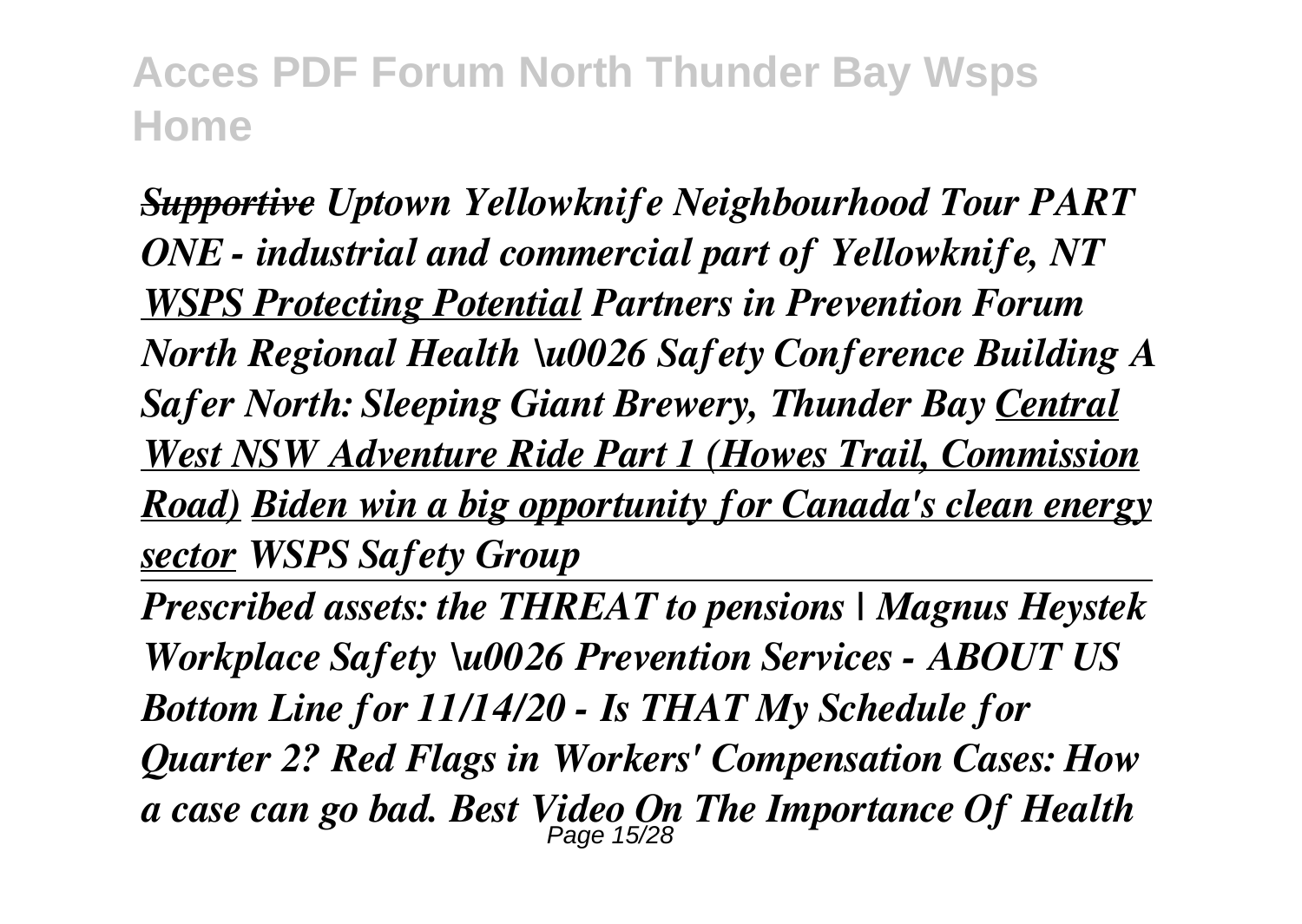## *And Safety In The Workplace 10 Best Places To Live In Alaska*

*Driving around downtown YellowknifeYellowknife NWT Canada - Downtown to Old Town Best Of Northwest Territories Driver asleep at the wheel of his Tesla on busy freeway in Los Angeles Two Seasons Adventures NWT E6: Exploring Yellowknife, NWT, CANADAHow the virus is affecting us in Yellowknife, Northwest Territories, Canada Harper was a Better Prime Minister than Junior Building A Safer North: Richardson Terminals, Thunder Bay #BCPoliTalk: Ellis Ross on First Nations, LNG, and the urban/rural divide BILLS \u0026 BUDGET for LIVING IN*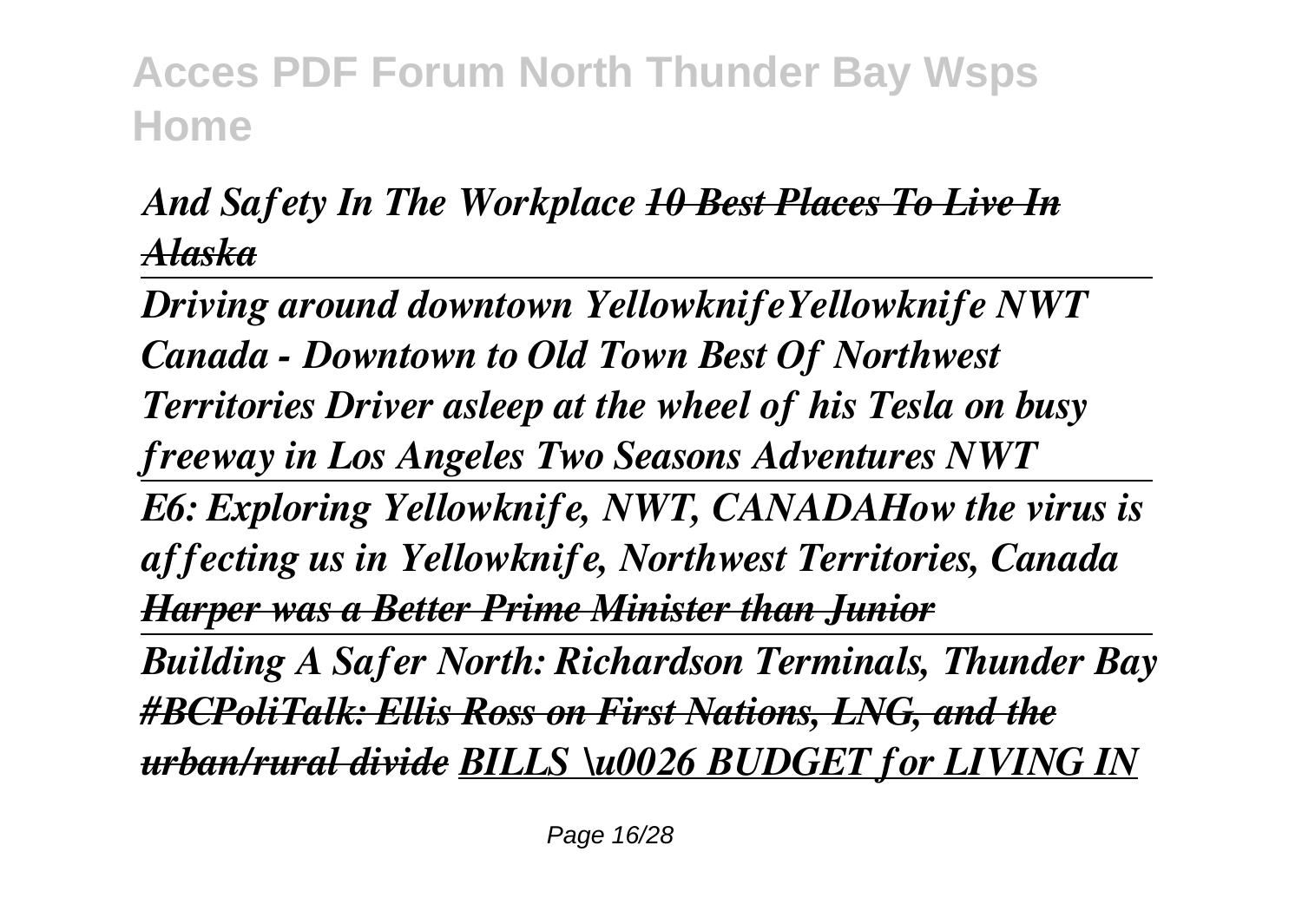## *YELLOWKNIFE // How much we pay for internet, cellphones, homeschool etc*

*MAET ASX Munro Partners Webinar Bill 38 to recognize First Nations policing – October 21, 2020 Healthcare Justice and Racial Inequities:10/15/2020 #healthcarejustice #racialjustice NDP Ministers schooled by farmers at Vegreville Bill 6 info session Forum North Thunder Bay Wsps*

*Workplace Safety & Prevention Services Forum North, we have an outstanding and informative program designed just for you. From motivational keynote speakers who will leave you inspired, to an exciting tradeshow with a variety of* exhibitors that cater to all your health and safety needs.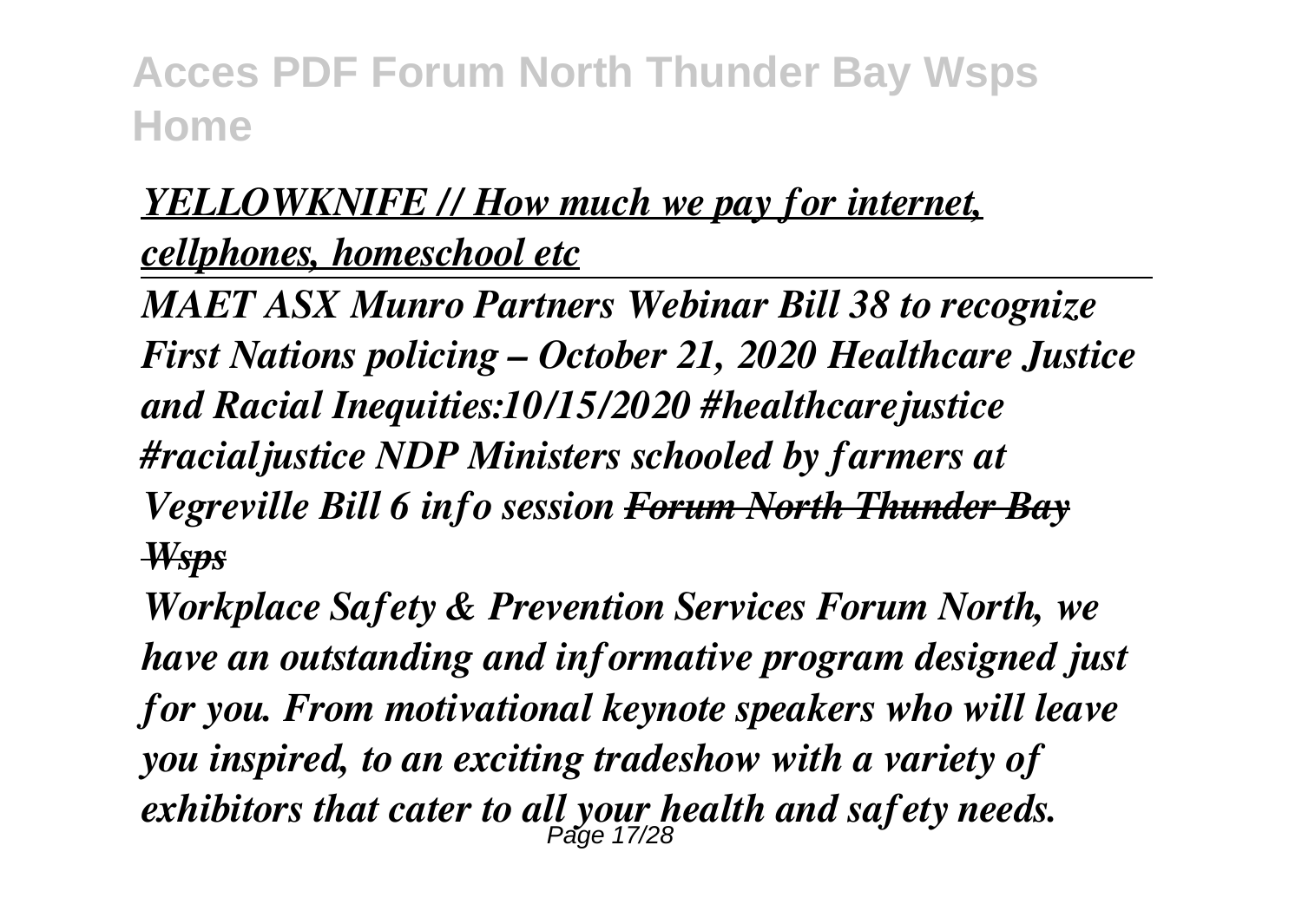#### *WSPS Forum North (Nov 2019), Workplace Safety & Prevention ...*

*Forum North November 5-6, 2019 Victoria Inn Thunder Bay, Ontario. Training in Your Community . We offer high quality instructor-led public training in over 30+ locations across Ontario. Discover the courses coming to your region. Health and safety north training locations: Sault Ste Marie & Area; Sudbury / North Bay & Area ; Timmins & Area; Thunder Bay & Area; Other; Small Business. Start your ...*

*WSPS - Health and Safety North Ontario: Complete Solutions Businesses in the Golden Horseshoe and Northern Ontario* Page 18/28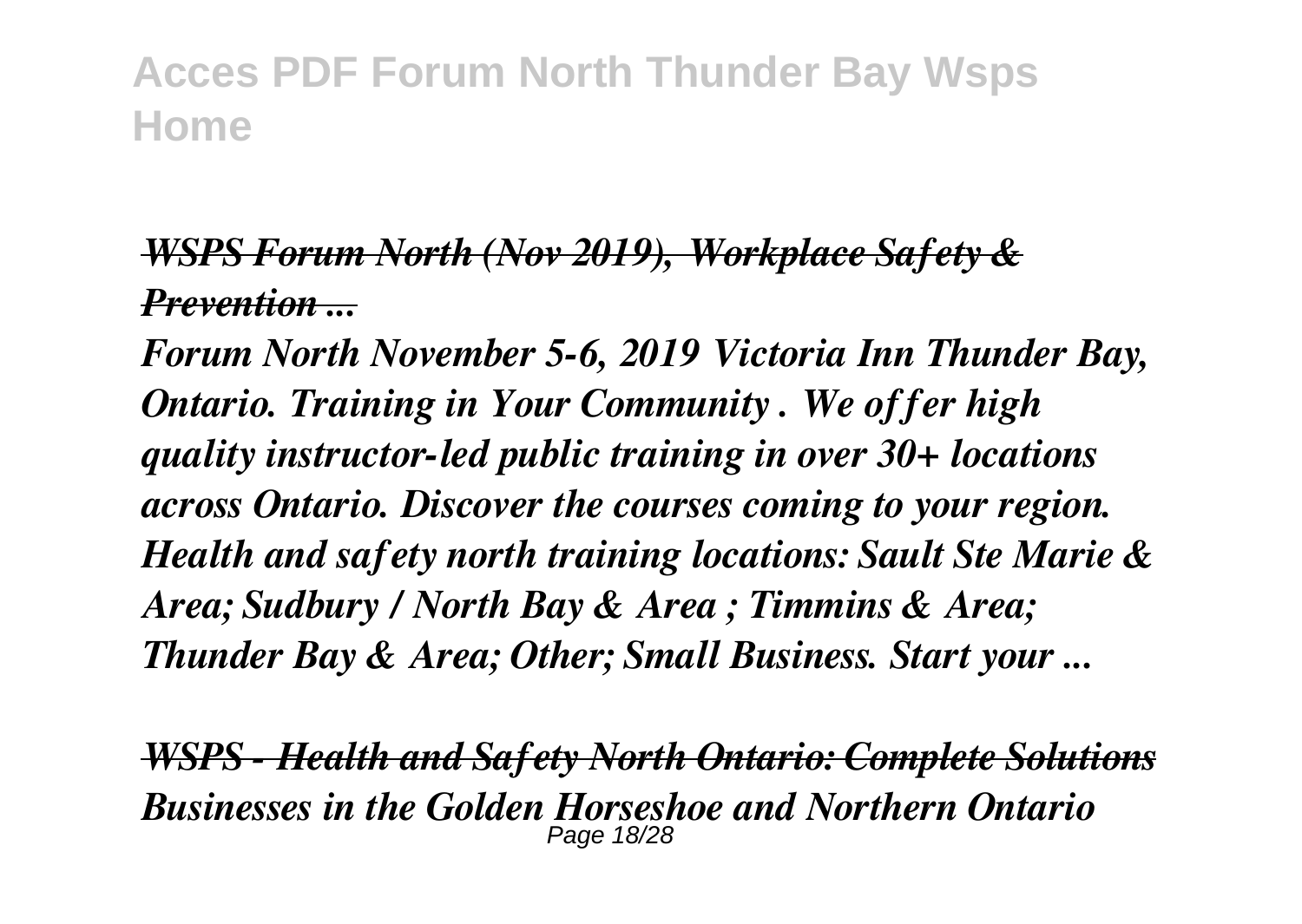*regions can easily find relevant and practical solutions to improve safety and productivity this November, as WSPS continues its series of regional conferences with events in Niagara Falls (November 16) and Thunder Bay (November 7-8).*

*WSPS - Workplace Safety Awareness Articles and Tips Forum North Thunder Bay Wsps Workplace Safety & Prevention Services Forum North, we have an outstanding and informative program designed just for you. From motivational keynote speakers who will leave you inspired, to an exciting tradeshow with a variety of exhibitors that cater to all your health and safety needs. Forum North Thunder* Page 19/28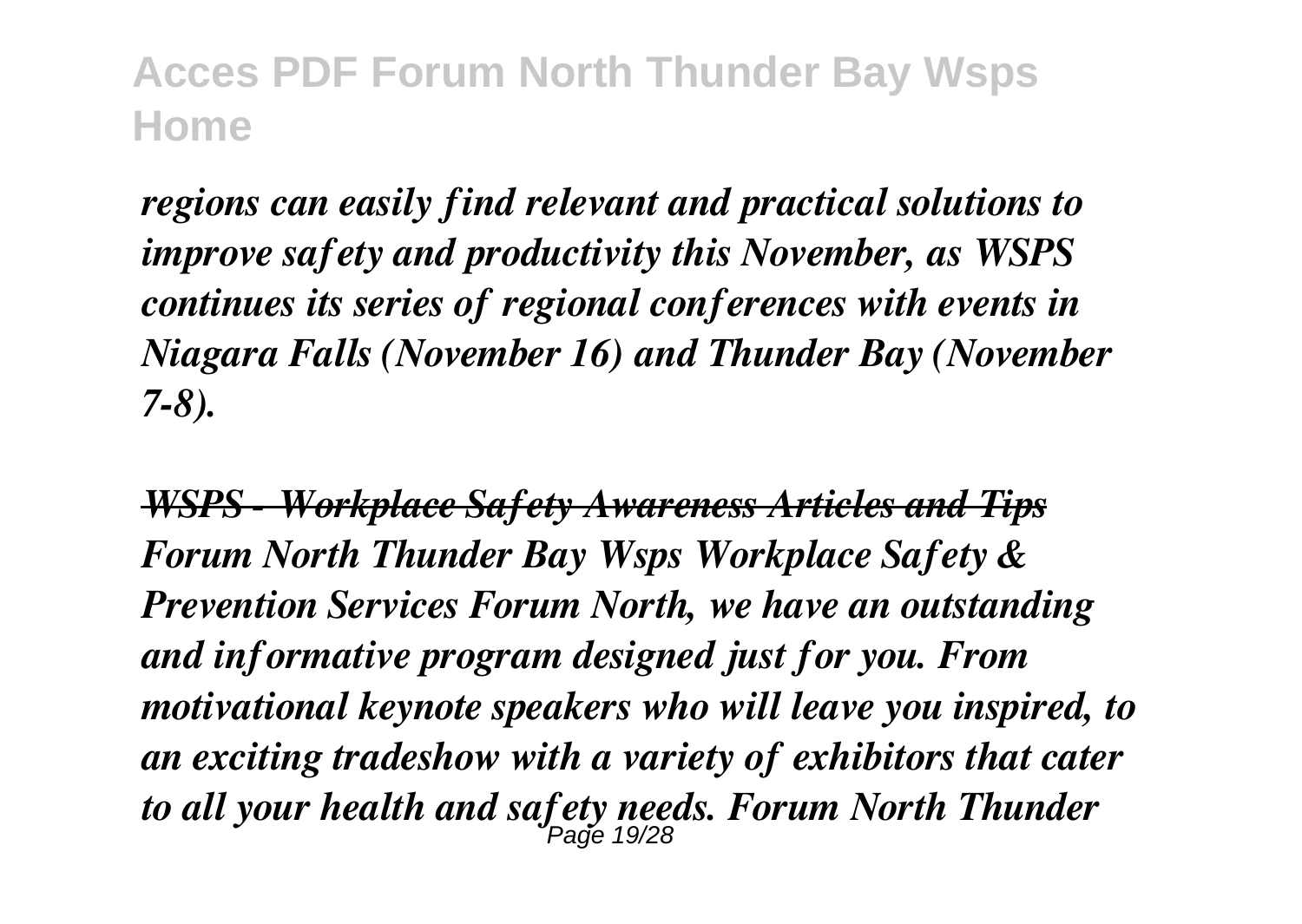## *Bay Wsps Forum North Thunder Bay Wsps Home Forum North ...*

*Forum North Thunder Bay Wsps Home Forum North Thunder Bay Wsps Workplace Safety & Prevention Services Forum North, we have an outstanding and informative program designed just for you. From motivational keynote speakers who will leave you inspired, to an exciting tradeshow with a variety of exhibitors that cater to all your health and safety needs. Forum North Thunder Bay Wsps Home - modapktown.com Forum North November 6-7 ...*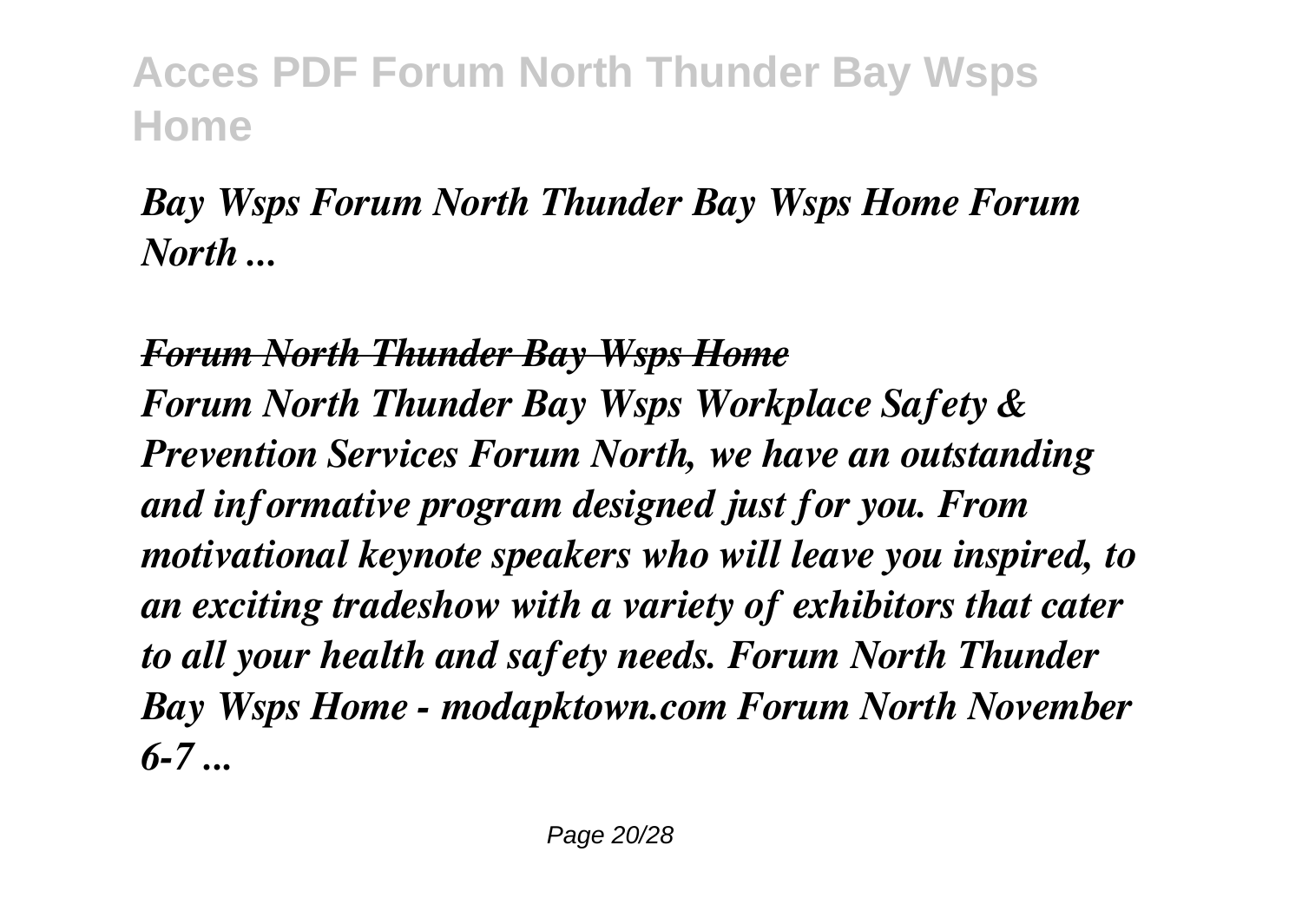# *Forum North Thunder Bay Wsps Home catalog.drapp.com.ar*

*FORUM NORTH VICTORIA INN THUNDER BAY, ON - WSPS Forum North November 6-7, 2018 Victoria Inn, Thunder Bay, Ontario. Golden Horseshoe November 15, 2018 Fallsview Casino and Conference Centre, Niagara Falls, Ontario . Conferences Open for Registration. learn more + ... customercare@wsps.ca. regional office locations. 1-877-494-WSPS (9777)*

*Forum North Thunder Bay Wsps Home It addresses the needs and challenges of workplaces in Thunder Bay. Located in the heart of your region, it's the* Page 21/28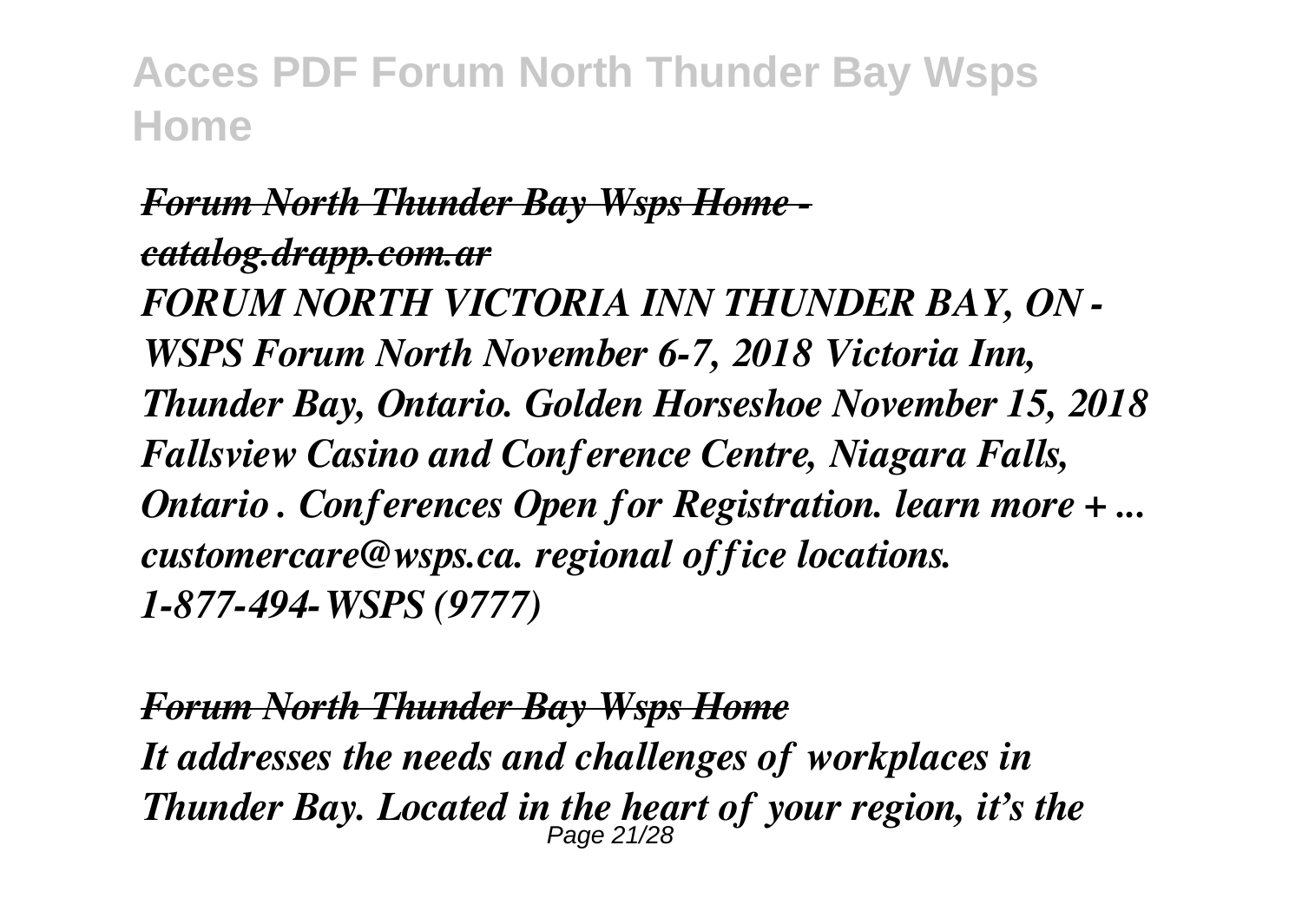*place to be for local businesses seeking solutions to improve safety and productivity. Here you can share, learn, network, and get answers to your many health and safety questions. COMMUNITY FOCUSED SESSIONS AND WORKSHOPS.*

#### *Forum North - WSPS*

*Celebrating its 35th anniversary, Forum North has an excellent lineup of keynote speakers who will inspire and motivate you. Designed specifi cally for workplaces in the north, this year's conference will address the challenges you face and provide solutions that best meet your health and safety needs.*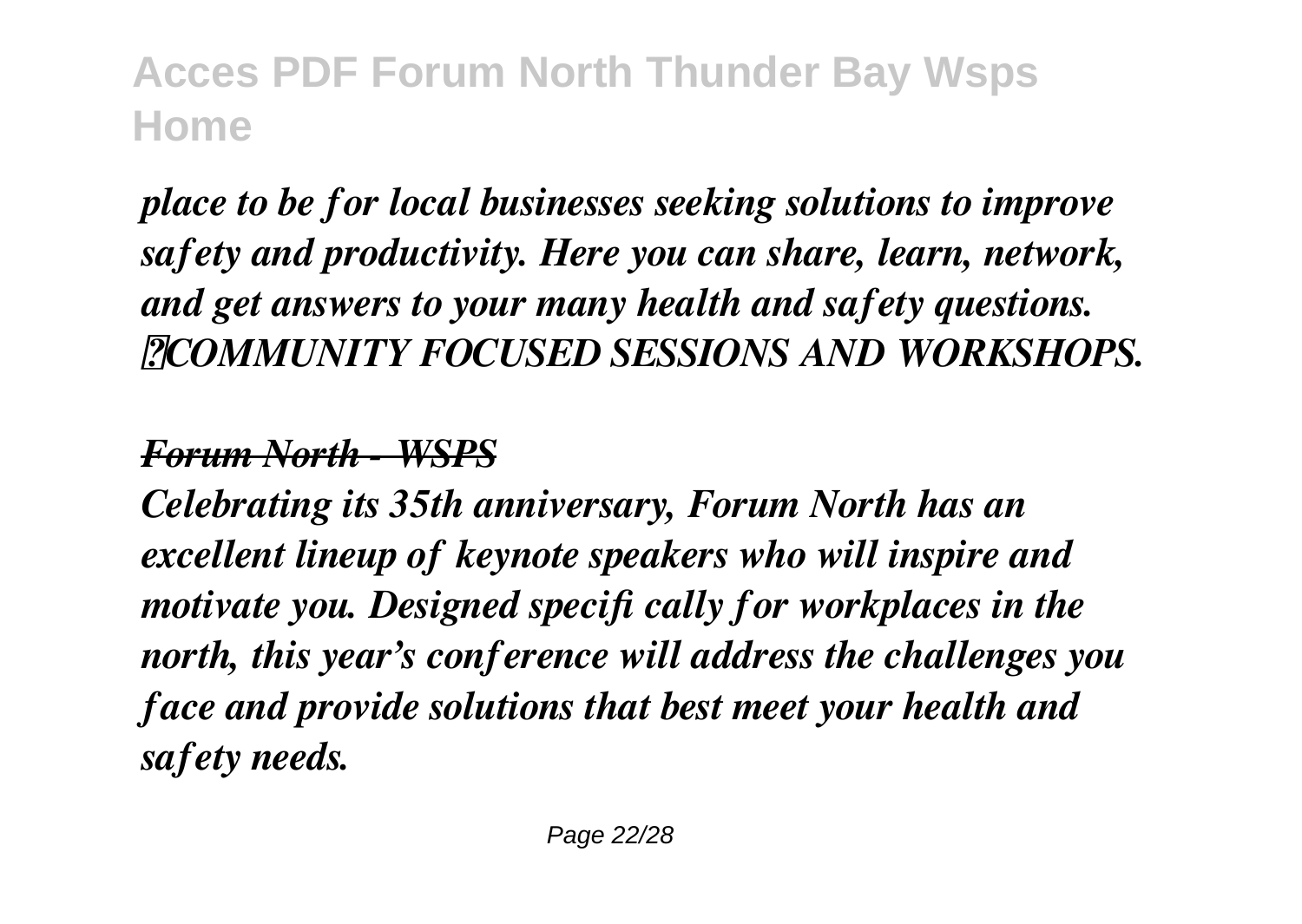### *FORUM NORTH VICTORIA INN THUNDER BAY, ON - WSPS*

*Forum North Thunder Bay Wsps Forum North Thunder Bay Wsps Home Forum North November 6-7, 2018 Victoria Inn, Thunder Bay, Ontario. Golden Horseshoe November 15, 2018 Fallsview Casino and Conference Centre, Page 8/20. Download Free Forum North Thunder Bay Wsps Home Niagara Falls, Ontario . Conferences Open for Registration. learn more + ... customercar e@wsps.ca. regional office locations. 1-877 ...*

*Forum North Thunder Bay Wsps Home As this forum north thunder bay wsps home, it ends occurring* Page 23/28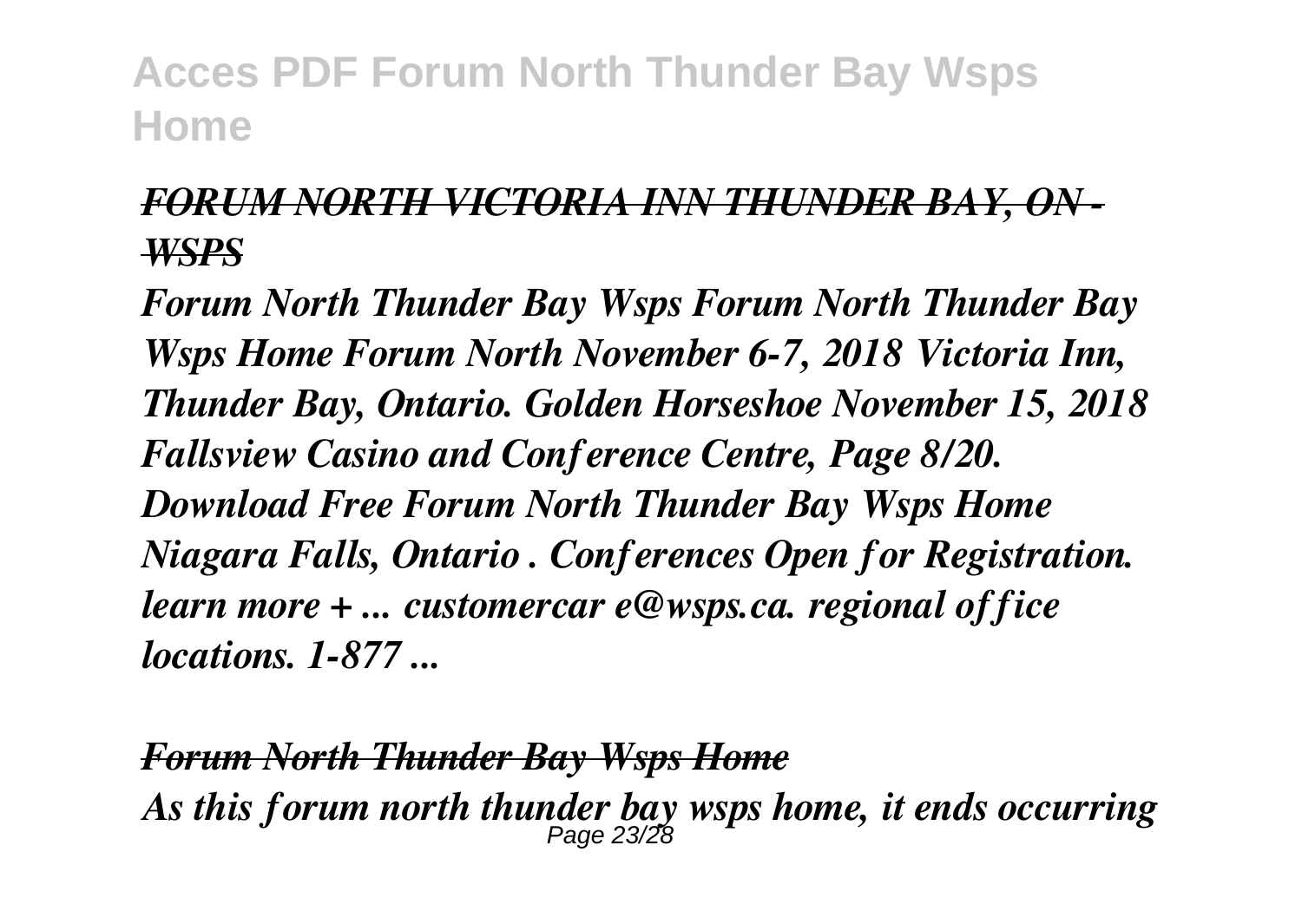*instinctive one of the favored book forum north thunder bay wsps home collections that we have. This is why you remain in the best website to look the incredible books to have. offers an array of book printing services, library book, pdf and such as book cover design, text formatting and design, ISBN assignment, and more. software ...*

#### *Forum North Thunder Bay Wsps Home*

*Forum North November 6-7, 2018 Victoria Inn, Thunder Bay, Ontario. Golden Horseshoe November 15, 2018 Fallsview Casino and Conference Centre, Niagara Falls, Ontario . Conferences Open for Registration. learn more + Superior 2017 May 10-11, 2017 Quattro Hotel & Conference Centre,* Page 24/28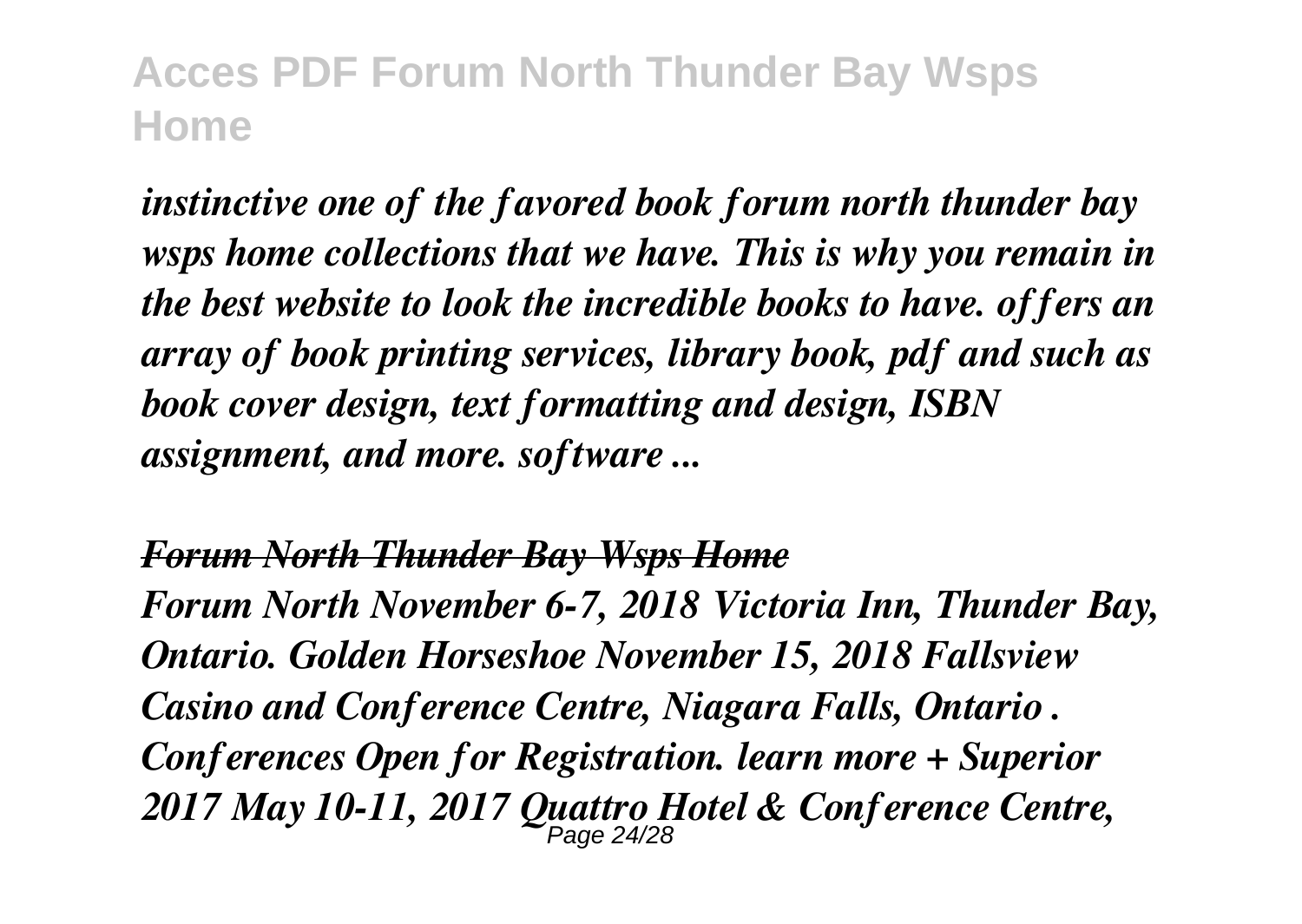*...*

## *229 Great Northern Road, Sault Ste. Marie learn more + Superior 2018 May 15-16, 2018 Quattro Hotel & Conference*

*WSPS - Workplace Safety and Prevention Services FORUM NORTH THUNDER BAY Board of Canadian Registered Safety Professionals Conseil Canadien Des Professionels En Sécurité Agréés. 3 | Partners in Prevention 2016 | FORUM NORTH LUNCHEON KEYNOTE NOVEMBER 1, 2016 12:30 – 1:30 PM MORNING KEYNOTE 8:30 – 9:30 AM Sessions – Day 1 IS GWYNETH PALTROW WRONG ABOUT EVERYTHING? WHEN CELEBRITY CULTURE & SCIENCE CLASH Author and* Page 25/28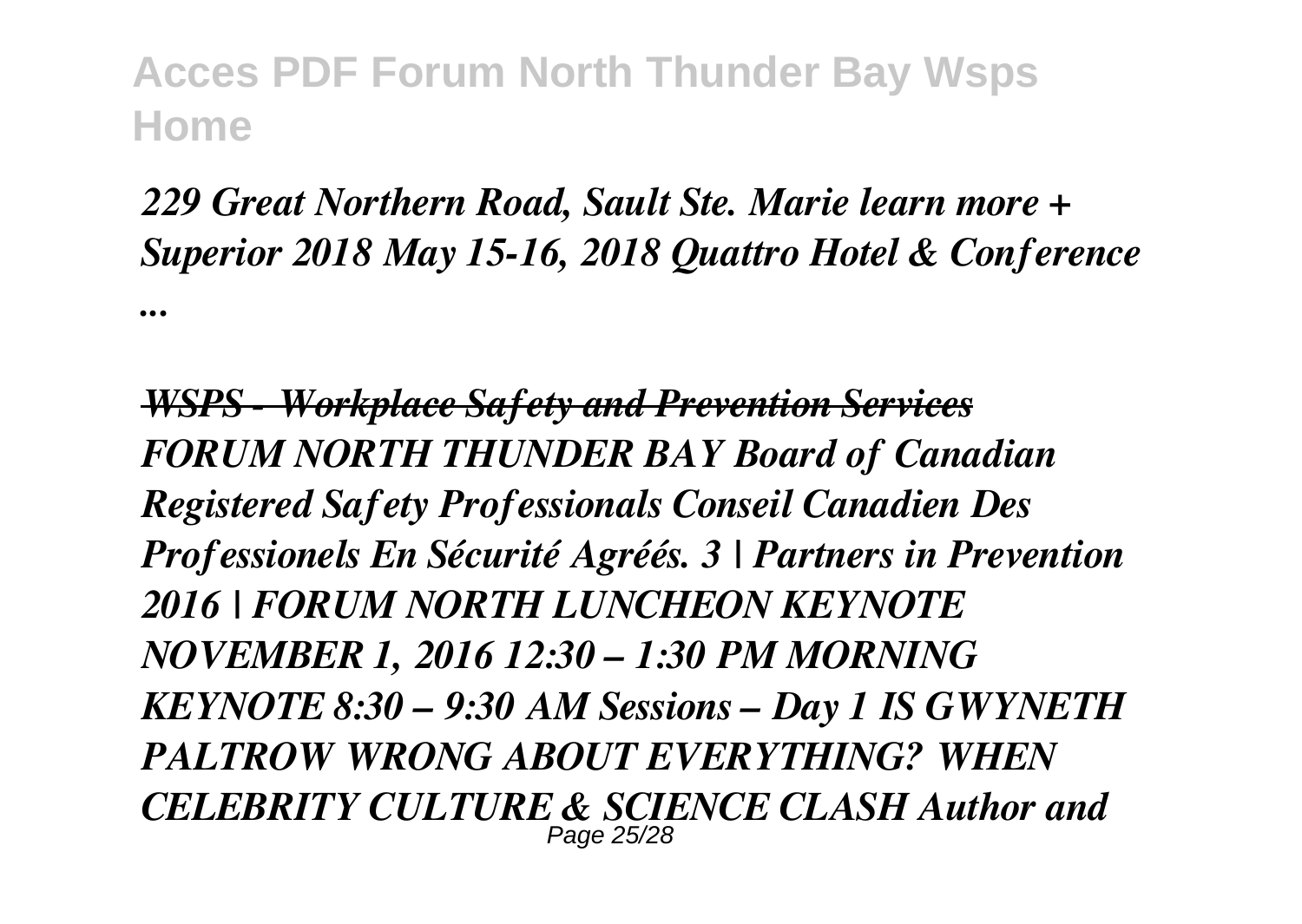*Professor of Health ...*

*Your Community. Your Workplace. Your Results. - WSPS WSPS - Resources for Better Safety in the Workplace*

*WSPS - Resources for Better Safety in the Workplace WSPS.CA NOVEMBER 4-5, 2014 FORUM NORTH VALHALLA INN, 1 VALHALLA INN DRIVE, THUNDER BAY Register EARLY & SAVE even more! PHOTO CREDIT: IAN BENNINGHAUS What's Your Health & Safety R•O•I? EARN HRPA AND BCRSP POINTS This conference has been approved for 20 continuing professional development hours by the Human Resources Professionals Association.* Page 26/28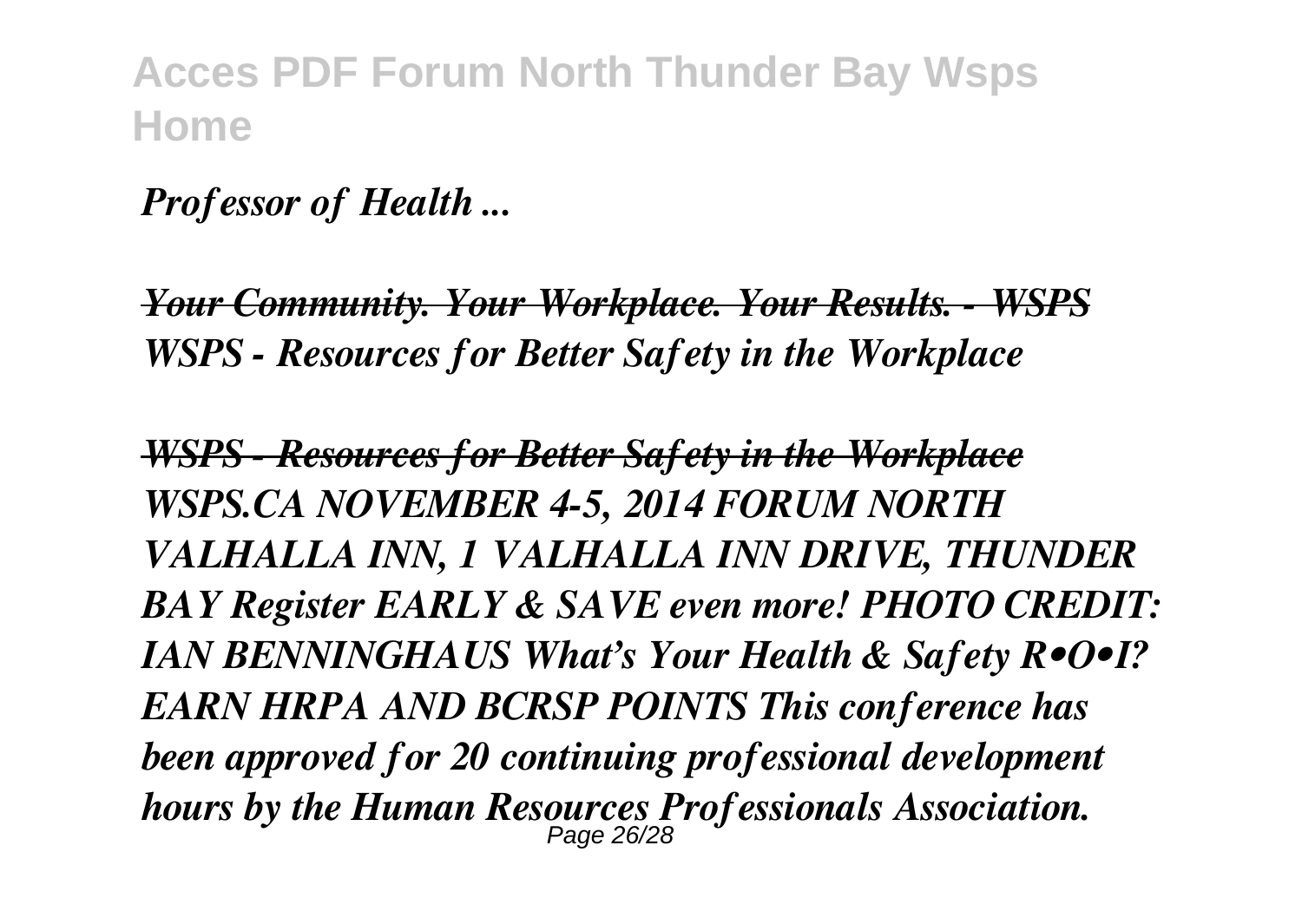#### *BCRSP has previously awarded CM points for ...*

*PARTNERS IN PREVENTION 2014 - WSPS Bookmark File PDF Forum North Thunder Bay Wsps Home Forum North Thunder Bay Wsps Home Yeah, reviewing a book forum north thunder bay wsps home could increase your near contacts listings. This is just one of the solutions for you to be successful. As understood, triumph does not suggest that you have wonderful points. Comprehending as well as concord even more than additional will meet the ...*

*Forum North Thunder Bay Wsps Home Acces PDF Forum North Thunder Bay Wsps Home Forum* Page 27/28